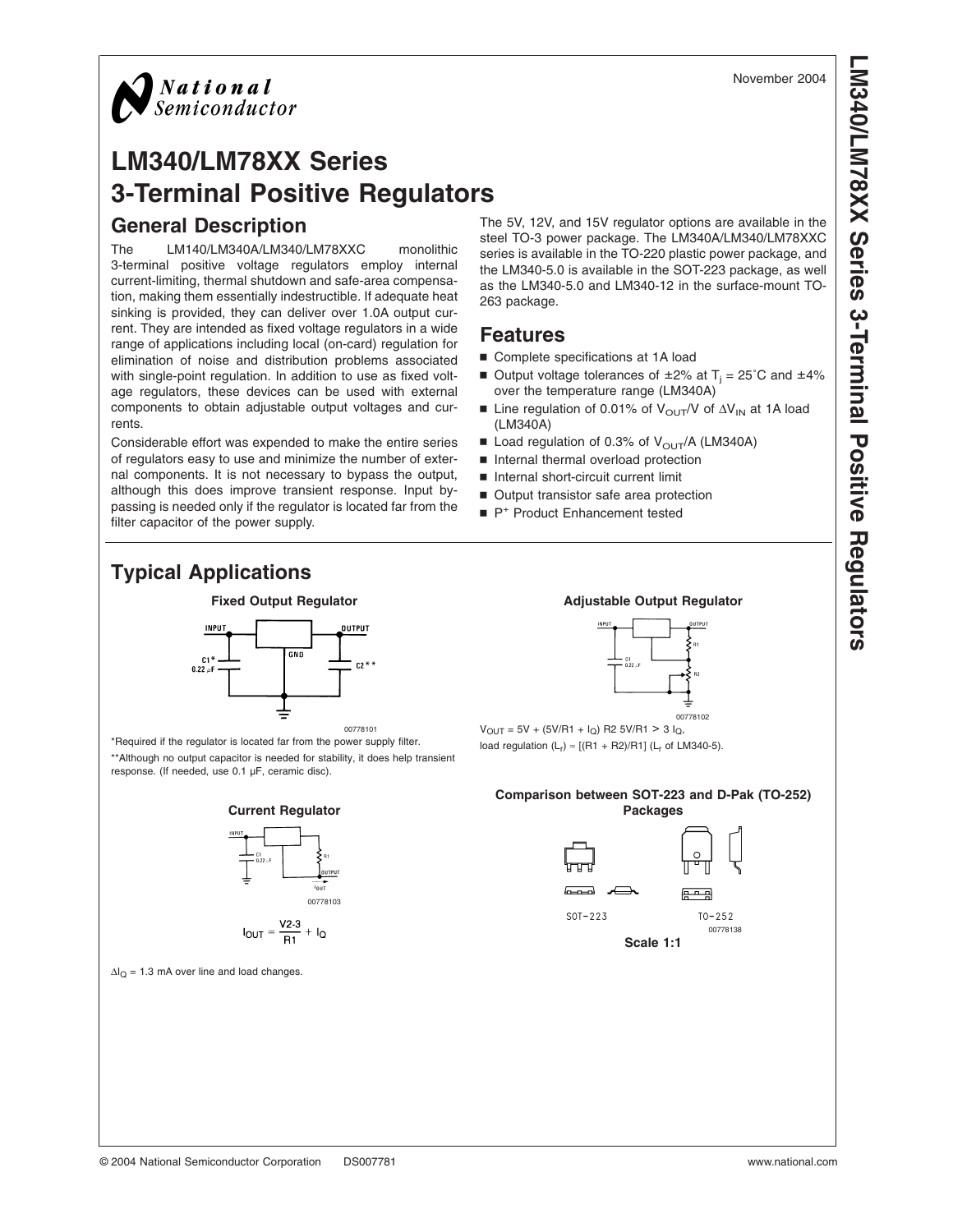|               | <b>Ordering Information</b>         |                      |                          |                         |                              |
|---------------|-------------------------------------|----------------------|--------------------------|-------------------------|------------------------------|
| Package       | <b>Temperature</b><br>Range         | <b>Part Number</b>   | <b>Packaging Marking</b> | <b>Transport Media</b>  | <b>NSC</b><br><b>Drawing</b> |
| 3-Lead TO-3   | $-55^{\circ}$ C to $+125^{\circ}$ C | LM140K-5.0           | LM140K 5.0P+             | 50 Per Tray             | <b>K02A</b>                  |
|               |                                     | LM140K-12            | LM140K 12P+              | 50 Per Tray             |                              |
|               |                                     | LM140K-15            | LM140K 15P+              | 50 Per Tray             |                              |
|               | $0^{\circ}$ C to +125 $^{\circ}$ C  | LM340K-5.0           | LM340K 5.0 7805P+        | 50 Per Tray             |                              |
|               |                                     | LM340K-12            | LM340K 12 7812P+         | 50 Per Tray             |                              |
|               |                                     | LM340K-15            | LM340K 15 7815P+         | 50 Per Tray             |                              |
| 3-lead TO-220 | $0^{\circ}$ C to +125 $^{\circ}$ C  | LM340AT-5.0          | LM340AT 5.0 P+           | 45 Units/Rail           | T03B                         |
|               |                                     | LM340T-5.0           | LM340T5 7805 P+          | 45 Units/Rail           |                              |
|               |                                     | LM340T-12            | LM340T12 7812 P+         | 45 Units/Rail           |                              |
|               |                                     | LM340T-15            | LM340T15 7815 P+         | 45 Units/Rail           |                              |
|               |                                     | <b>LM7808CT</b>      | <b>LM7808CT</b>          | 45 Units/Rail           |                              |
| 3-Lead TO-263 | 0°C to +125°C                       | LM340S-5.0           | LM340S-5.0 P+            | 45 Units/Rail           | TS3B                         |
|               |                                     | LM340SX-5.0          |                          | 500 Units Tape and Reel |                              |
|               |                                     | LM340S-12            | LM340S-12 P+             | 45 Units/Rail           |                              |
|               |                                     | LM340SX-12           |                          | 500 Units Tape and Reel |                              |
|               |                                     | LM340AS-5.0          | LM340AS-5.0 P+           | 45 Units/Rail           |                              |
|               |                                     | LM340ASX-5.0         |                          | 500 Units Tape and Reel |                              |
| 4-Lead        | $0^{\circ}$ C to +125 $^{\circ}$ C  | LM340MP-5.0          | N00A                     | 1k Units Tape and Reel  | MP04A                        |
| SOT-223       |                                     | LM340MPX-5.0         |                          | 2k Units Tape and Reel  |                              |
| Unpackaged    | $-55^{\circ}$ C to 125 $^{\circ}$ C | <b>LM140KG-5 MD8</b> |                          | Waffle Pack or Gel Pack | DL069089                     |
| Die           |                                     | LM140KG-12 MD8       |                          | Waffle Pack or Gel Pack | DL059093                     |
|               |                                     | LM140KG-15 MD8       |                          | Waffle Pack or Gel Pack | DL059093                     |
|               | $0^{\circ}$ C to +125 $^{\circ}$ C  | LM340-5.0 MDA        |                          | Waffle Pack or Gel Pack | DI074056                     |
|               |                                     | <b>LM7808C MDC</b>   |                          | Waffle Pack or Gel Pack | DI074056                     |

# **Connection Diagrams**



**See Package Number K02A**

### **TO-263 Surface-Mount Package (S) 3-Lead SOT-223**



**See Package Number TS3B**

### TO-3 Metal Can Package (K) TO-220 Power Package (T)



00778112

**Top View See Package Number T03B**





**Top View See Package Number MP04A**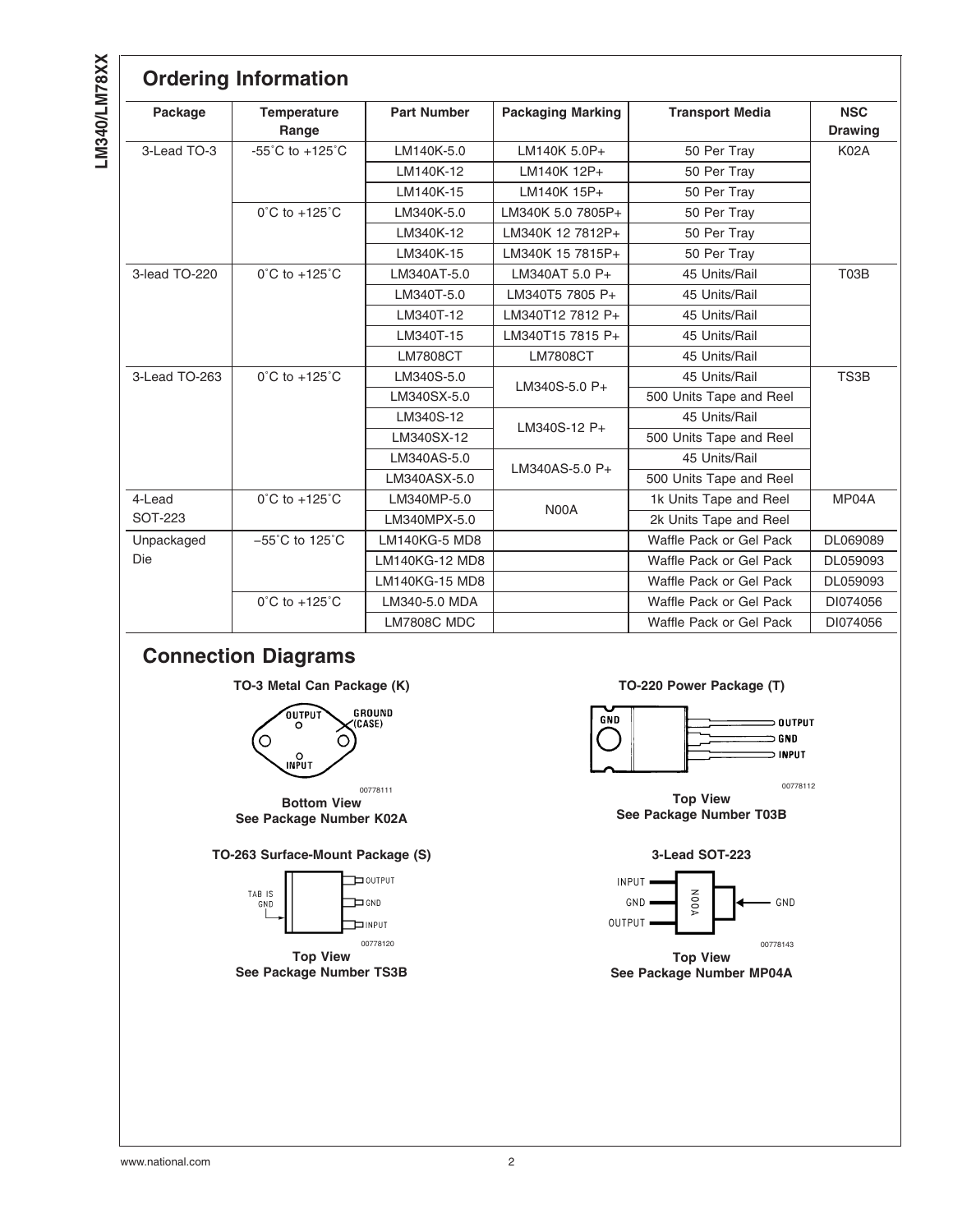## **Absolute Maximum Ratings [\(Note 1\)](#page-5-0)**

**If Military/Aerospace specified devices are required, please contact the National Semiconductor Sales Office/ Distributors for availability and specifications.**

[\(Note 5\)](#page-5-0)

| DC Input Voltage                      | 35V                                 |
|---------------------------------------|-------------------------------------|
| Internal Power Dissipation (Note 2)   | Internally Limited                  |
| Maximum Junction Temperature          | $150^{\circ}$ C                     |
| Storage Temperature Range             | $-65^{\circ}$ C to $+150^{\circ}$ C |
| Lead Temperature (Soldering, 10 sec.) |                                     |
| TO-3 Package (K)                      | $300^{\circ}$ C                     |

# **LM340A Electrical Characteristics**

 $I_{\text{OUT}} = 1$ A,  $0^{\circ}$ C  $\leq$  T<sub>1</sub> $\leq$  + 125°C (LM340A) unless otherwise specified [\(Note 4\)](#page-5-0)

TO-220 Package (T), TO-263 Package (S) 230°C ESD Susceptibility [\(Note 3\)](#page-5-0) 2 kV

## **Operating Conditions** [\(Note 1\)](#page-5-0)

| Temperature Range $(TA)$ (Note 2) |                                     |
|-----------------------------------|-------------------------------------|
| LM140                             | $-55^{\circ}$ C to $+125^{\circ}$ C |
| LM340A, LM340                     | $0^{\circ}$ C to +125 $^{\circ}$ C  |
| LM7808C                           | $0^{\circ}$ C to +125 $^{\circ}$ C  |
|                                   |                                     |

|                         |                                | <b>Output Voltage</b>                                                                    | $\frac{1}{2}$ , $\frac{1}{2}$ $\frac{1}{2}$ $\frac{1}{2}$ $\frac{1}{2}$ $\frac{1}{2}$ $\frac{1}{2}$ $\frac{1}{2}$ $\frac{1}{2}$ $\frac{1}{2}$ $\frac{1}{2}$ $\frac{1}{2}$ $\frac{1}{2}$ $\frac{1}{2}$ $\frac{1}{2}$ $\frac{1}{2}$ $\frac{1}{2}$ $\frac{1}{2}$ $\frac{1}{2}$ $\frac{1}{2}$ $\frac{1}{2}$ $\frac{1}{2}$ |     | 5V                        |                           |                            | <b>12V</b>     |                            |                            | <b>15V</b>                        |      |              |
|-------------------------|--------------------------------|------------------------------------------------------------------------------------------|-----------------------------------------------------------------------------------------------------------------------------------------------------------------------------------------------------------------------------------------------------------------------------------------------------------------------|-----|---------------------------|---------------------------|----------------------------|----------------|----------------------------|----------------------------|-----------------------------------|------|--------------|
| <b>Symbol</b>           |                                |                                                                                          | Input Voltage (unless otherwise noted)                                                                                                                                                                                                                                                                                |     | <b>10V</b>                |                           |                            | <b>19V</b>     |                            |                            | 23V                               |      | <b>Units</b> |
|                         | <b>Parameter</b>               |                                                                                          | <b>Conditions</b>                                                                                                                                                                                                                                                                                                     | Min | <b>Typ</b>                | Max                       | Min                        | Type           | <b>Max</b>                 | Min                        | <b>Typ</b>                        | Max  |              |
| $\mathsf{V}_\mathsf{O}$ | Output Voltage                 | $T_{J} = 25^{\circ}C$                                                                    |                                                                                                                                                                                                                                                                                                                       | 4.9 | 5                         | 5.1                       | 11.75                      |                | 12 12.25                   | 14.7                       | 15                                | 15.3 | V            |
|                         |                                |                                                                                          | $P_D \le 15W$ , 5 mA $\le I_O \le 1A$                                                                                                                                                                                                                                                                                 | 4.8 |                           | 5.2                       | 11.5                       |                | 12.5                       | 14.4                       |                                   | 15.6 | V            |
|                         |                                | $\mathsf{V}_{\mathsf{MIN}} \leq \mathsf{V}_{\mathsf{IN}} \leq \mathsf{V}_{\mathsf{MAX}}$ |                                                                                                                                                                                                                                                                                                                       |     | $(7.5 \le V_{IN} \le 20)$ |                           |                            |                | $(14.8 \le V_{IN} \le 27)$ | $(17.9 \le V_{IN} \le 30)$ |                                   |      | V            |
| $\Delta V_{\rm O}$      | Line Regulation                | $I_{\Omega} = 500 \text{ mA}$                                                            |                                                                                                                                                                                                                                                                                                                       |     |                           | 10                        |                            |                | 18                         |                            |                                   | 22   | mV           |
|                         |                                | $\Delta V_{IN}$                                                                          |                                                                                                                                                                                                                                                                                                                       |     |                           | $(7.5 \le V_{IN} \le 20)$ | $(14.8 \le V_{IN} \le 27)$ |                |                            | $(17.9 \le V_{IN} \le 30)$ |                                   |      | V            |
|                         |                                | $T_{\rm J} = 25^{\circ}$ C                                                               |                                                                                                                                                                                                                                                                                                                       |     | $\mathcal{R}$             | 10                        |                            | $\overline{4}$ | 18                         |                            | $\overline{4}$                    | 22   | mV           |
|                         |                                | $\Delta V_{IN}$                                                                          |                                                                                                                                                                                                                                                                                                                       |     |                           | $(7.5 \le V_{IN} \le 20)$ | $(14.5 \le V_{IN} \le 27)$ |                |                            | $(17.5 \le V_{IN} \le 30)$ |                                   |      | V            |
|                         |                                | $T_{\rm J} = 25^{\circ}$ C                                                               |                                                                                                                                                                                                                                                                                                                       |     |                           |                           |                            |                | 9                          |                            |                                   | 10   | mV           |
|                         |                                | Over Temperature                                                                         |                                                                                                                                                                                                                                                                                                                       |     |                           | 12                        |                            |                | 30                         |                            |                                   | 30   | mV           |
|                         |                                | $\Delta V_{IN}$                                                                          |                                                                                                                                                                                                                                                                                                                       |     | $(8 \le V_{IN} \le 12)$   |                           | $(16 \le V_{IN} \le 22)$   |                |                            | $(20 \le V_{IN} \le 26)$   |                                   |      | V            |
| $\Delta V_{\rm O}$      | <b>Load Regulation</b>         | $T_J = 25^{\circ}C$                                                                      | 5 mA $\leq$ $I_{\odot}$ $\leq$ 1.5A                                                                                                                                                                                                                                                                                   |     | 10                        | 25                        |                            | 12             | 32                         |                            | 12 <sup>2</sup>                   | 35   | mV           |
|                         |                                |                                                                                          | 250 mA $\leq$ $I_{\odot}$ $\leq$ 750<br>mA                                                                                                                                                                                                                                                                            |     |                           | 15                        |                            |                | 19                         |                            |                                   | 21   | mV           |
|                         |                                | Over Temperature,                                                                        |                                                                                                                                                                                                                                                                                                                       |     |                           | 25                        |                            |                | 60                         |                            |                                   | 75   | mV           |
|                         |                                | $5 \text{ mA} \leq I_{\text{O}} \leq 1 \text{ A}$                                        |                                                                                                                                                                                                                                                                                                                       |     |                           |                           |                            |                |                            |                            |                                   |      |              |
| $I_{\mathsf{Q}}$        | Quiescent<br>Current           | $T_{J} = 25^{\circ}C$                                                                    |                                                                                                                                                                                                                                                                                                                       |     |                           | 6                         |                            |                | 6                          |                            |                                   | 6    | mA           |
|                         |                                | Over Temperature                                                                         |                                                                                                                                                                                                                                                                                                                       |     |                           | 6.5                       |                            |                | 6.5                        |                            |                                   | 6.5  | mA           |
| $\Delta I_{\textsf{Q}}$ | Quiescent<br>Current           | 5 mA $\leq$ $I_{\odot}$ $\leq$ 1A                                                        |                                                                                                                                                                                                                                                                                                                       |     | 0.5                       |                           |                            | 0.5            |                            |                            | 0.5                               |      | mA           |
|                         | Change                         | $T_{\text{d}} = 25^{\circ}C, I_{\text{O}} = 1A$                                          |                                                                                                                                                                                                                                                                                                                       |     |                           | 0.8                       |                            |                | 0.8                        |                            |                                   | 0.8  | mA           |
|                         |                                | $V_{MIN} \leq V_{IN} \leq V_{MAX}$                                                       |                                                                                                                                                                                                                                                                                                                       |     | $(7.5 \le V_{IN} \le 20)$ |                           | $(14.8 \le V_{IN} \le 27)$ |                |                            | $(17.9 \le V_{IN} \le 30)$ |                                   |      | V            |
|                         |                                | $I_{\Omega} = 500 \text{ mA}$                                                            |                                                                                                                                                                                                                                                                                                                       |     |                           | 0.8                       |                            |                | 0.8                        |                            |                                   | 0.8  | mA           |
|                         |                                | $\mathsf{V}_{\mathsf{MIN}} \leq \mathsf{V}_{\mathsf{IN}} \leq \mathsf{V}_{\mathsf{MAX}}$ |                                                                                                                                                                                                                                                                                                                       |     | $(8 \le V_{IN} \le 25)$   |                           | $(15 \le V_{IN} \le 30)$   |                |                            | $(17.9 \le V_{IN} \le 30)$ |                                   |      | V            |
| $V_N$                   | <b>Output Noise</b><br>Voltage |                                                                                          | $T_A = 25^{\circ}$ C, 10 Hz $\leq f \leq 100$ kHz                                                                                                                                                                                                                                                                     |     | 40                        |                           |                            | 75             |                            |                            | 90                                |      | μV           |
| $\Delta V_{IN}$         | Ripple Rejection               |                                                                                          | $T_{J}$ = 25°C, f = 120 Hz, $I_{O}$ = 1A                                                                                                                                                                                                                                                                              | 68  | 80                        |                           | 61                         | 72             |                            | 60                         | 70                                |      | dB           |
| <b>AVOUT</b>            |                                |                                                                                          | or $f = 120$ Hz, $I_{\text{O}} = 500$ mA,                                                                                                                                                                                                                                                                             | 68  |                           |                           | 61                         |                |                            | 60                         |                                   |      | dB           |
|                         |                                | Over Temperature,                                                                        |                                                                                                                                                                                                                                                                                                                       |     |                           |                           |                            |                |                            |                            |                                   |      |              |
|                         |                                | $V_{MIN} \leq V_{IN} \leq V_{MAX}$                                                       |                                                                                                                                                                                                                                                                                                                       |     | $(8 \le V_{IN} \le 18)$   |                           | $(15 \le V_{IN} \le 25)$   |                |                            |                            | $(18.5 \leq V_{IN} \leq$<br>28.5) |      | V            |
| $\mathsf{R}_\mathsf{O}$ | Dropout Voltage                | $T_{J} = 25^{\circ}C, I_{O} = 1A$                                                        |                                                                                                                                                                                                                                                                                                                       |     | 2.0                       |                           |                            | 2.0            |                            |                            | 2.0                               |      | V            |
|                         | Output<br>Resistance           | $f = 1$ kHz                                                                              |                                                                                                                                                                                                                                                                                                                       |     | 8                         |                           |                            | 18             |                            |                            | 19                                |      | $m\Omega$    |
|                         | Short-Circuit<br>Current       | $T_J = 25^{\circ}C$                                                                      |                                                                                                                                                                                                                                                                                                                       |     | 2.1                       |                           |                            | 1.5            |                            |                            | $1.2$                             |      | Α            |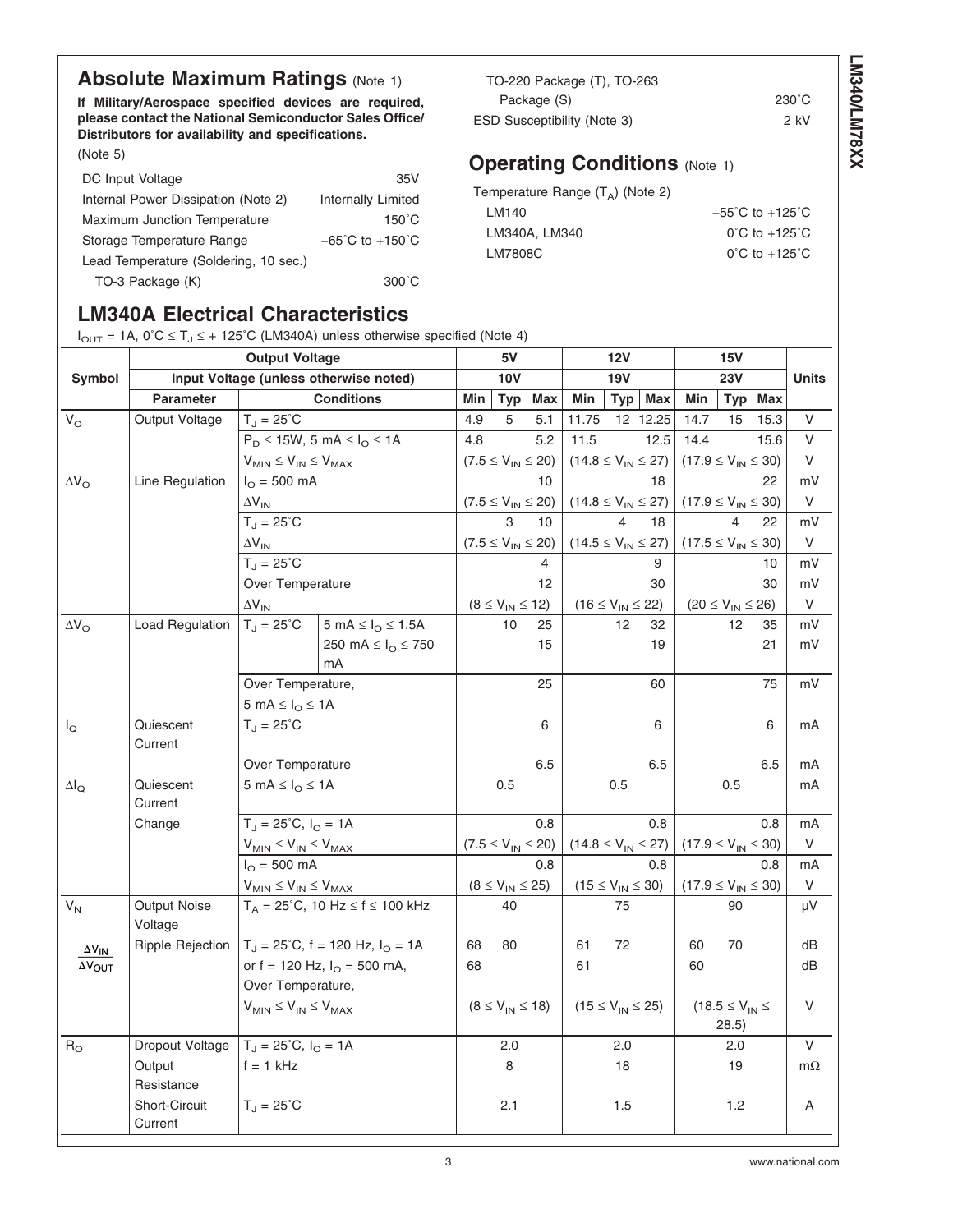## **LM340A Electrical Characteristics** (Continued)

 $I_{\text{OUT}} = 1$ A, 0°C  $\leq T_J \leq + 125$ °C (LM340A) unless otherwise specified [\(Note 4\)](#page-5-0)

|          |                  | <b>Output Voltage</b>                              |            | 5V     |     |            | 12V    |     |      | 15V       |               |
|----------|------------------|----------------------------------------------------|------------|--------|-----|------------|--------|-----|------|-----------|---------------|
| Symbol   |                  | Input Voltage (unless otherwise noted)             | <b>10V</b> |        |     | <b>19V</b> |        |     |      | 23V       | <b>Units</b>  |
|          | <b>Parameter</b> | <b>Conditions</b>                                  | Min        | Type   | Max | Min        | Typ    | Max | Min  | Typ   Max |               |
|          | Peak Output      | $T_{\rm d} = 25^{\circ}C$                          |            | 2.4    |     |            | 2.4    |     |      | 2.4       | A             |
|          | Current          |                                                    |            |        |     |            |        |     |      |           |               |
|          | Average TC of    | Min, $T_{\rm d} = 0^{\circ}C$ , $I_{\rm O} = 5$ mA |            | $-0.6$ |     |            | $-1.5$ |     |      | $-1.8$    | $mV^{\circ}C$ |
|          | $V_{\rm O}$      |                                                    |            |        |     |            |        |     |      |           |               |
| $V_{IN}$ | Input Voltage    | $T_1 = 25^{\circ}C$                                |            |        |     |            |        |     |      |           |               |
|          | Required to      |                                                    | 7.5        |        |     | 14.5       |        |     | 17.5 |           | V             |
|          | Maintain         |                                                    |            |        |     |            |        |     |      |           |               |
|          | Line Regulation  |                                                    |            |        |     |            |        |     |      |           |               |

# **LM140 Electrical Characteristics [\(Note 4\)](#page-5-0)**

 $-55^{\circ}$ C ≤ T<sub>J</sub> ≤ +150 $^{\circ}$ C unless otherwise specified

|                    |                                | <b>Output Voltage</b>                                               |                                                                  |      | 5V                      |                           |                            | <b>12V</b>               |                |            | 15V                               |       |              |
|--------------------|--------------------------------|---------------------------------------------------------------------|------------------------------------------------------------------|------|-------------------------|---------------------------|----------------------------|--------------------------|----------------|------------|-----------------------------------|-------|--------------|
| Symbol             |                                |                                                                     | Input Voltage (unless otherwise noted)                           |      | <b>10V</b>              |                           |                            | <b>19V</b>               |                |            | 23V                               |       | <b>Units</b> |
|                    | <b>Parameter</b>               | <b>Conditions</b><br>$T_J = 25^{\circ}C$ , 5 mA $\leq I_O \leq 1$ A |                                                                  |      | <b>Typ</b>              | <b>Max</b>                | Min                        | <b>Typ</b>               | <b>Max</b>     | Min        | <b>Typ</b>                        | Max   |              |
| $V_{\rm O}$        | Output Voltage                 |                                                                     |                                                                  | 4.8  | 5                       | 5.2                       | 11.5                       | 12                       | 12.5           | 14.4       | 15                                | 15.6  | V            |
|                    |                                | $P_D \le 15W$ , 5 mA $\le I_O \le 1A$                               |                                                                  | 4.75 |                         | 5.25                      | 11.4                       |                          |                | 12.6 14.25 |                                   | 15.75 | V            |
|                    |                                | $V_{MIN} \leq V_{IN} \leq V_{MAX}$                                  |                                                                  |      | $(8 \le V_{IN} \le 20)$ |                           | $(15.5 \le V_{IN} \le 27)$ |                          |                |            | $(18.5 \leq V_{IN} \leq$          | V     |              |
|                    |                                |                                                                     |                                                                  |      |                         |                           |                            |                          |                |            | 30)                               |       |              |
| $\Delta V_{\rm O}$ | Line Regulation                | $I_{\Omega} = 500 \text{ mA}$                                       | $T_J = 25^{\circ}C$                                              |      | 3                       | 50                        |                            | 4                        | 120            |            | 4                                 | 150   | mV           |
|                    |                                |                                                                     | $\Delta V_{IN}$                                                  |      | $(7 \le V_{IN} \le 25)$ |                           | $(14.5 \le V_{IN} \le 30)$ |                          |                |            | $(17.5 \leq V_{IN} \leq$          |       | V            |
|                    |                                |                                                                     |                                                                  |      |                         |                           |                            |                          |                |            | 30)                               |       |              |
|                    |                                |                                                                     | $-55^{\circ}C \leq T_J \leq +150^{\circ}C$                       |      |                         | 50                        |                            |                          | 120            |            |                                   | 150   | mV           |
|                    |                                |                                                                     | $\Delta V_{IN}$                                                  |      | $(8 \le V_{IN} \le 20)$ |                           |                            | $(15 \le V_{IN} \le 27)$ |                |            | $(18.5 \leq V_{IN} \leq$          |       | V            |
|                    |                                |                                                                     |                                                                  |      |                         |                           |                            |                          |                |            | 30)                               |       |              |
|                    |                                | $I_{\Omega} \leq 1A$                                                | $T_{\rm J} = 25^{\circ}$ C                                       |      |                         | 50                        |                            |                          | 120            |            |                                   | 150   | mV           |
|                    |                                |                                                                     | $\Delta V_{IN}$                                                  |      |                         | $(7.5 \le V_{IN} \le 20)$ | $(14.6 \le V_{IN} \le 27)$ |                          |                |            | $(17.7 \le V_{IN} \le$            |       | V            |
|                    |                                |                                                                     |                                                                  |      |                         |                           |                            |                          |                |            | 30)                               |       |              |
|                    |                                |                                                                     | $-55^{\circ}C \leq T_{.1} \leq +150^{\circ}C$                    |      |                         | 25                        |                            |                          | 60             |            |                                   | 75    | mV           |
|                    |                                |                                                                     | $\Delta V_{\text{IN}}$                                           |      | $(8 \le V_{IN} \le 12)$ |                           |                            | $(16 \le V_{IN} \le 22)$ |                |            | $(20 \leq V_{\text{IN}} \leq 26)$ |       | V            |
| $\Delta V_{\rm O}$ | Load Regulation                | $T_{J} = 25^{\circ}C$                                               | 5 mA $\leq$ $I_{\odot}$ $\leq$ 1.5A                              |      | 10                      | 50                        |                            | 12 <sup>2</sup>          | 120            |            | 12                                | 150   | mV           |
|                    |                                |                                                                     | 250 mA $\leq$ $I_P \leq 750$                                     |      |                         | 25                        |                            |                          | 60             |            |                                   | 75    | mV           |
|                    |                                |                                                                     | mA                                                               |      |                         |                           |                            |                          |                |            |                                   |       |              |
|                    |                                | $-55^{\circ}C \leq T_{.1} \leq +150^{\circ}C,$                      |                                                                  |      |                         | 50                        |                            |                          | 120            |            |                                   | 150   | mV           |
|                    |                                | 5 mA $\leq$ $I_{\odot}$ $\leq$ 1A                                   |                                                                  |      |                         |                           |                            |                          |                |            |                                   |       |              |
| $I_{\mathsf{Q}}$   | Quiescent Current              | $I_{\Omega} \leq 1A$                                                | $T_J = 25^{\circ}C$                                              |      |                         | 6                         |                            |                          | 6              |            |                                   | 6     | mA           |
|                    |                                |                                                                     | $-55^{\circ}C \leq T_J \leq +150^{\circ}C$                       |      |                         | $\overline{7}$            |                            |                          | $\overline{7}$ |            |                                   | 7     | mA           |
| $\Delta I_{\rm Q}$ | Quiescent Current              | 5 mA $\leq$ $I_{\Omega}$ $\leq$ 1A                                  |                                                                  |      | 0.5                     |                           |                            | 0.5                      |                |            | 0.5                               |       | mA           |
|                    | Change                         | $T_{J} = 25^{\circ}C, I_{O} \le 1A$                                 |                                                                  |      |                         | 0.8                       |                            |                          | 0.8            |            |                                   | 0.8   | mA           |
|                    |                                | $V_{MIN} \leq V_{IN} \leq V_{MAX}$                                  |                                                                  |      | $(8 \le V_{IN} \le 20)$ |                           |                            | $(15 \le V_{IN} \le 27)$ |                |            | $(18.5 \leq V_{IN} \leq$          |       | V            |
|                    |                                |                                                                     |                                                                  |      |                         |                           |                            |                          |                |            | 30)                               |       |              |
|                    |                                |                                                                     | $I_{\Omega}$ = 500 mA, -55°C $\leq$ T <sub>J</sub> $\leq$ +150°C |      |                         | 0.8                       |                            |                          | 0.8            |            |                                   | 0.8   | mA           |
|                    |                                | $V_{MIN} \leq V_{IN} \leq V_{MAX}$                                  |                                                                  |      | $(8 \le V_{IN} \le 25)$ |                           |                            | $(15 \le V_{IN} \le 30)$ |                |            | $(18.5 \leq V_{IN} \leq$          |       | V            |
|                    |                                |                                                                     |                                                                  |      |                         |                           |                            |                          |                |            | 30)                               |       |              |
| $V_N$              | <b>Output Noise</b><br>Voltage |                                                                     | $T_A = 25^{\circ}$ C, 10 Hz $\leq f \leq 100$ kHz                |      | 40                      |                           |                            | 75                       |                |            | 90                                |       | μV           |
|                    |                                |                                                                     |                                                                  |      |                         |                           |                            |                          |                |            |                                   |       |              |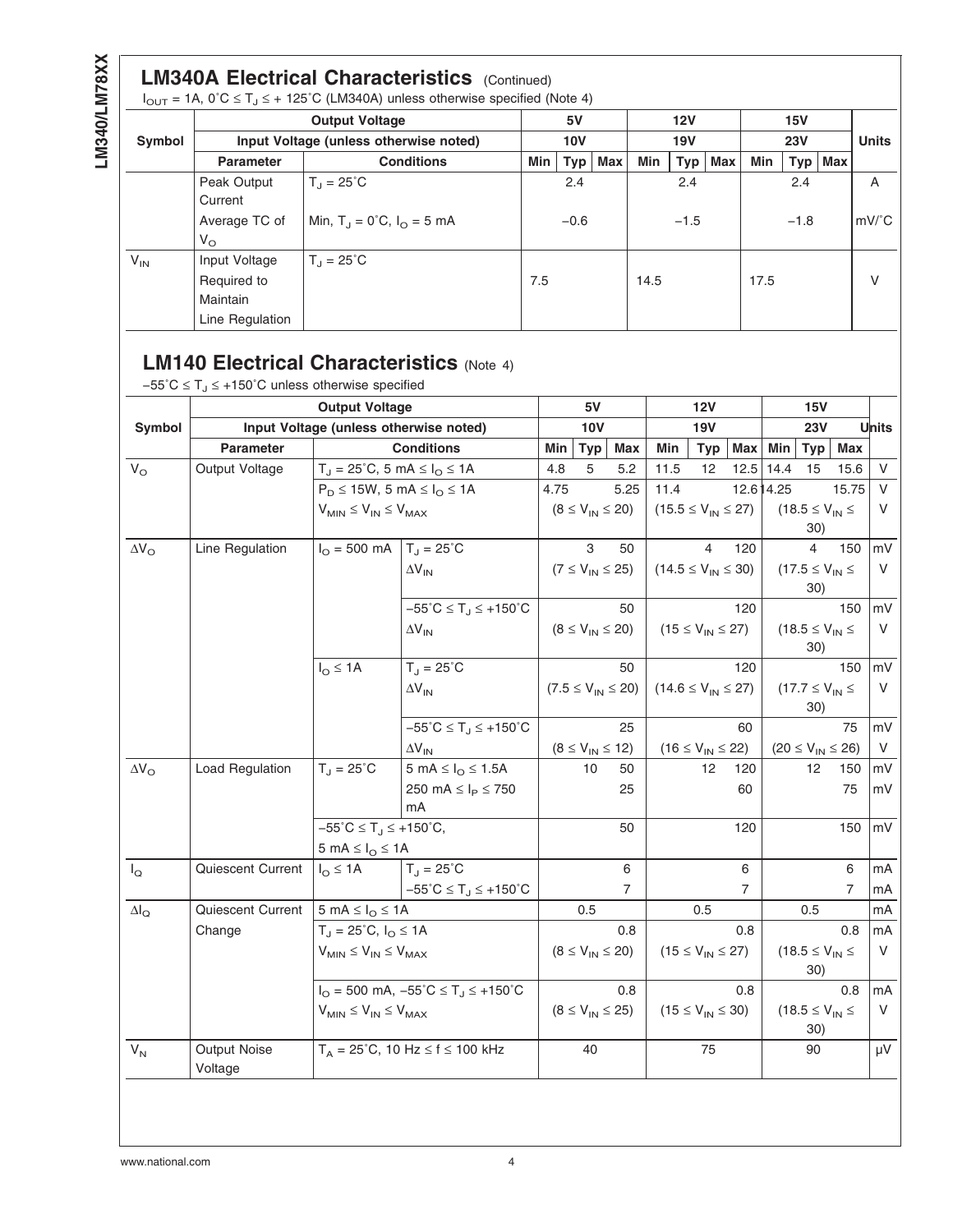# **LM140 Electrical Characteristics** [\(Note 4\)](#page-5-0) (Continued)

|                         | $-55^{\circ}$ C $\leq$ T <sub>J</sub> $\leq$ +150°C unless otherwise specified |                                   |                                                             |            |                         |     |            |                          |     |                          |        |     |               |
|-------------------------|--------------------------------------------------------------------------------|-----------------------------------|-------------------------------------------------------------|------------|-------------------------|-----|------------|--------------------------|-----|--------------------------|--------|-----|---------------|
|                         |                                                                                | <b>Output Voltage</b>             |                                                             |            | 5V                      |     |            | 12V                      |     | 15V                      |        |     |               |
| Symbol                  |                                                                                |                                   | Input Voltage (unless otherwise noted)                      | <b>10V</b> |                         |     | <b>19V</b> |                          |     | 23V                      |        |     | Units         |
|                         | <b>Parameter</b>                                                               |                                   | <b>Conditions</b>                                           | Min        | Typ                     | Max | Min        | $Type \mid$              | Max | Min                      | Typ    | Max |               |
| $\Delta V_{IN}$         | <b>Ripple Rejection</b>                                                        |                                   | $I_{\text{O}} \leq 1$ A, T <sub>J</sub> = 25 <sup>°</sup> C | 68         | 80                      |     | 61         | 72                       |     | 60                       | 70     |     | dB            |
| $\Delta V_{\text{OUT}}$ |                                                                                |                                   | or                                                          |            |                         |     |            |                          |     |                          |        |     |               |
|                         |                                                                                | $f = 120$ Hz                      | $I_{\Omega} \leq 500$ mA,                                   | 68         |                         |     | 61         |                          |     | 60                       |        |     | dB            |
|                         |                                                                                |                                   | $-55^{\circ}$ C $\leq$ T <sub>J</sub> $\leq +150^{\circ}$ C |            |                         |     |            |                          |     |                          |        |     |               |
|                         |                                                                                |                                   | $V_{MIN} \leq V_{IN} \leq V_{MAX}$                          |            | $(8 \le V_{IN} \le 18)$ |     |            | $(15 \le V_{IN} \le 25)$ |     | $(18.5 \leq V_{IN} \leq$ | V      |     |               |
|                         |                                                                                |                                   |                                                             |            |                         |     |            |                          |     | (28.5)                   |        |     |               |
| $R_{\rm O}$             | Dropout Voltage                                                                | $T_{J} = 25^{\circ}C, I_{O} = 1A$ |                                                             |            | 2.0                     |     | 2.0        |                          |     | 2.0                      |        |     | $\vee$        |
|                         | <b>Output Resistance</b>                                                       | $f = 1$ kHz                       |                                                             |            | 8                       |     |            | 18                       |     |                          | 19     |     | $m\Omega$     |
|                         | Short-Circuit                                                                  | $T_1 = 25^{\circ}$ C              |                                                             |            | 2.1                     |     |            | 1.5                      |     |                          | 1.2    |     | A             |
|                         | Current                                                                        |                                   |                                                             |            |                         |     |            |                          |     |                          |        |     |               |
|                         | Peak Output                                                                    | $T_{\rm d} = 25^{\circ}$ C        |                                                             |            | 2.4                     |     |            | 2.4                      |     |                          | 2.4    |     | A             |
|                         | Current                                                                        |                                   |                                                             |            |                         |     |            |                          |     |                          |        |     |               |
|                         | Average TC of                                                                  |                                   | $0^{\circ}C \le T_J \le +150^{\circ}C$ , $I_O = 5$ mA       |            | $-0.6$                  |     |            | $-1.5$                   |     |                          | $-1.8$ |     | $mV^{\circ}C$ |
|                         | $V_{\text{OUT}}$                                                               |                                   |                                                             |            |                         |     |            |                          |     |                          |        |     |               |
| $V_{IN}$                | Input Voltage                                                                  | $T_J = 25^{\circ}C, I_{O} \le 1A$ |                                                             |            |                         |     |            |                          |     |                          |        |     |               |
|                         | Required to                                                                    |                                   |                                                             | 7.5        |                         |     | 14.6       |                          |     | 17.7                     |        |     | V             |
|                         | Maintain                                                                       |                                   |                                                             |            |                         |     |            |                          |     |                          |        |     |               |
|                         | Line Regulation                                                                |                                   |                                                             |            |                         |     |            |                          |     |                          |        |     |               |

# **LM340 Electrical Characteristics [\(Note 4\)](#page-5-0)**

 $0^{\circ}C \leq T_{\text{d}} \leq +125^{\circ}C$  unless otherwise specified

|                    | <b>Output Voltage</b>    |                                                            |                                                             |      | 5V                        |            |                          | 12V                                 |                          |            |                          |                                                  |        |
|--------------------|--------------------------|------------------------------------------------------------|-------------------------------------------------------------|------|---------------------------|------------|--------------------------|-------------------------------------|--------------------------|------------|--------------------------|--------------------------------------------------|--------|
| Symbol             |                          | Input Voltage (unless otherwise noted)                     |                                                             |      | <b>10V</b>                |            |                          | 19V                                 |                          |            | 23V                      |                                                  | Units  |
|                    | <b>Parameter</b>         |                                                            | <b>Conditions</b>                                           | Min  | <b>Typ</b>                | <b>Max</b> | Min                      | Typ                                 | <b>Max</b>               | Min        | <b>Typ</b>               | <b>Max</b>                                       |        |
| $V_{\rm O}$        | Output Voltage           | $T_J = 25^{\circ}C$ , 5 mA $\leq I_O \leq 1$ A             |                                                             | 4.8  | 5                         | 5.2        | 11.5                     | 12 <sup>2</sup>                     | 12.5                     | 14.4       | 15                       | 15.6                                             | V      |
|                    |                          | $P_D \le 15W$ , 5 mA $\le I_O \le 1A$                      |                                                             | 4.75 |                           | 5.25       | 11.4                     |                                     |                          | 12.6 14.25 |                          | 15.75                                            | $\vee$ |
|                    |                          |                                                            | $V_{MIN} \leq V_{IN} \leq V_{MAX}$                          |      | $(7.5 \le V_{IN} \le 20)$ |            |                          |                                     |                          |            |                          | $(14.5 \le V_{IN} \le (17.5 \le V_{IN} \le 30))$ | $\vee$ |
|                    |                          |                                                            |                                                             |      |                           |            |                          | 27)                                 |                          |            |                          |                                                  |        |
| $\Delta V_{\rm O}$ | Line Regulation          | $I_{\Omega}$ = 500 mA   T <sub>J</sub> = 25 <sup>°</sup> C |                                                             |      | 3                         | 50         |                          | 4                                   | 120                      |            | 4                        | 150                                              | mV     |
|                    |                          |                                                            | $\Delta V_{IN}$                                             |      | $(7 \le V_{IN} \le 25)$   |            |                          |                                     | $(14.5 \leq V_{IN} \leq$ |            |                          | $(17.5 \le V_{IN} \le 30)$                       | $\vee$ |
|                    |                          |                                                            |                                                             |      |                           |            |                          | 30)                                 |                          |            |                          |                                                  |        |
|                    |                          |                                                            | $0^{\circ}C \leq T_{.1} \leq +125^{\circ}C$                 |      |                           | 50         |                          |                                     | 120                      |            |                          | 150                                              | mV     |
|                    | $\Delta V_{IN}$          |                                                            |                                                             |      | $(8 \le V_{IN} \le 20)$   |            | $(15 \le V_{IN} \le 27)$ |                                     |                          |            |                          | $(18.5 \le V_{IN} \le 30)$                       | V      |
|                    |                          | $I_{\Omega} \leq 1A$                                       | $T_{\rm d} = 25^{\circ}C$                                   |      |                           | 50         |                          |                                     | 120                      |            |                          | 150                                              | mV     |
|                    |                          |                                                            | $\Delta V_{IN}$                                             |      | $(7.5 \le V_{IN} \le 20)$ |            |                          | (14.6 $\leq$ V <sub>IN</sub> $\leq$ |                          |            |                          | $(17.7 \le V_{IN} \le 30)$                       | $\vee$ |
|                    |                          |                                                            |                                                             |      |                           |            |                          | 27)                                 |                          |            |                          |                                                  |        |
|                    |                          |                                                            | $0^{\circ}C \leq T_J \leq +125^{\circ}C$                    |      |                           | 25         |                          |                                     | 60                       |            |                          | 75                                               | mV     |
|                    |                          |                                                            | $\Delta V_{IN}$                                             |      | $(8 \le V_{IN} \le 12)$   |            |                          | $(16 \le V_{IN} \le 22)$            |                          |            | $(20 \le V_{IN} \le 26)$ |                                                  | V      |
| $\Delta V_{\rm O}$ | Load Regulation          | $T_{\rm d} = 25^{\circ}$ C                                 | 5 mA $\leq$ $I_{\Omega}$ $\leq$ 1.5A                        |      | 10                        | 50         |                          | 12                                  | 120                      |            | 12                       | 150                                              | mV     |
|                    |                          |                                                            | 250 mA ≤ $I_{\Omega}$ ≤ 750 mA                              |      |                           | 25         |                          |                                     | 60                       |            |                          | 75                                               | mV     |
|                    |                          |                                                            | 5 mA $\leq I_{\Omega} \leq 1$ A, 0°C $\leq T_{\Omega} \leq$ |      |                           | 50         |                          |                                     | 120                      |            |                          | 150                                              | mV     |
|                    |                          | $+125^{\circ}$ C                                           |                                                             |      |                           |            |                          |                                     |                          |            |                          |                                                  |        |
| $I_{\mathsf{Q}}$   | <b>Quiescent Current</b> | $I_{\Omega} \leq 1A$                                       | $T_{\rm J} = 25^{\circ}C$                                   |      |                           | 8          |                          |                                     | 8                        |            |                          | 8                                                | mA     |
|                    |                          |                                                            | $0^{\circ}C \leq T_{.1} \leq +125^{\circ}C$                 |      |                           | 8.5        |                          |                                     | 8.5                      |            |                          | 8.5                                              | mA     |
| $\Delta I_Q$       | Quiescent Current        | $5 \text{ mA} \leq I_{\Omega} \leq 1 \text{ A}$            |                                                             |      | 0.5                       |            |                          | 0.5                                 |                          |            | 0.5                      |                                                  | mA     |
|                    | Change                   | $T_J = 25^{\circ}C, I_{O} \le 1A$                          |                                                             |      |                           | 1.0        |                          |                                     | 1.0                      |            |                          | 1.0                                              | mA     |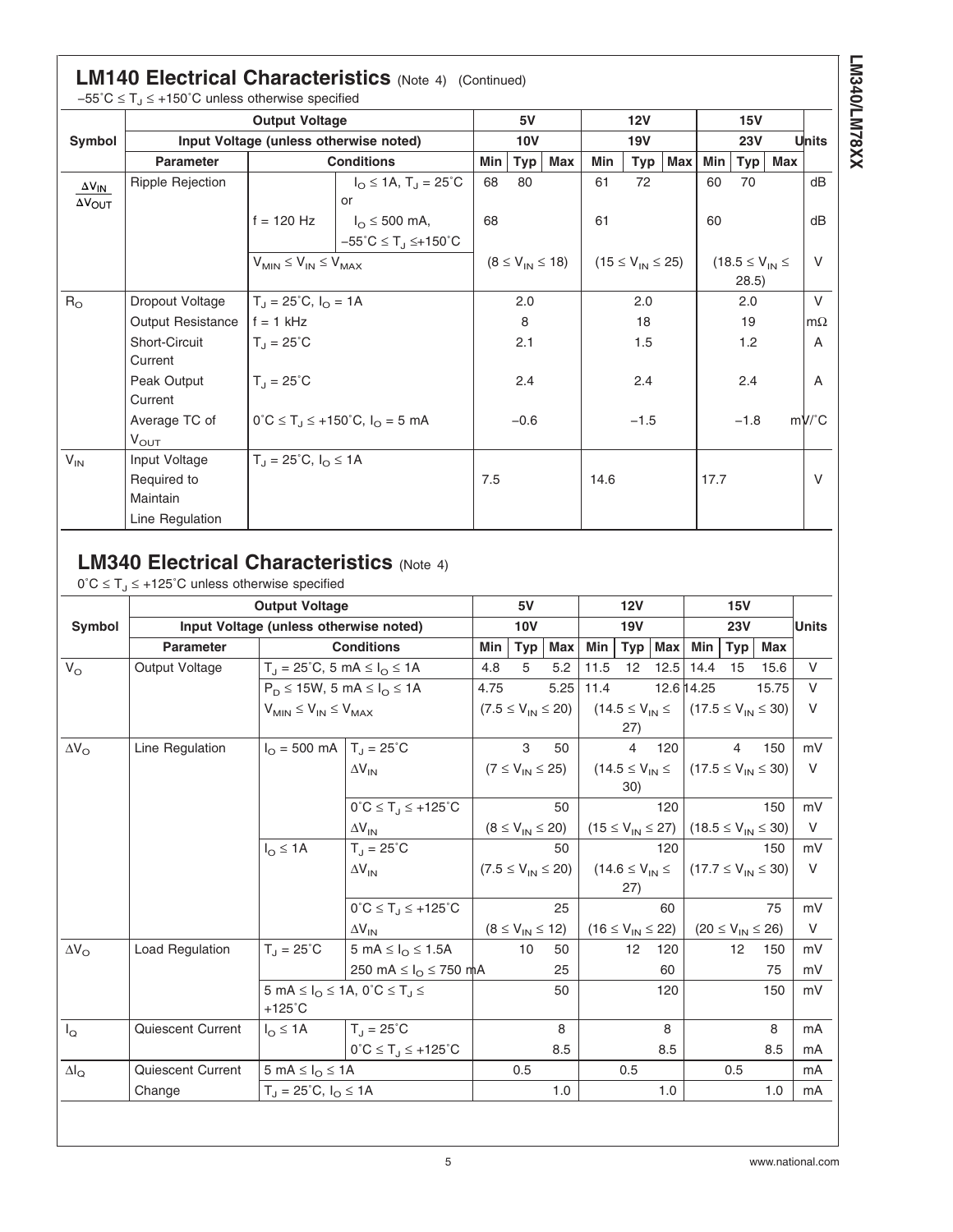<span id="page-5-0"></span>

|                                            | $0^{\circ}C \leq T_J \leq +125^{\circ}C$ unless otherwise specified |                                         |                                                                        |            |                           |                         |            |                          |           |      |                          |                            |           |
|--------------------------------------------|---------------------------------------------------------------------|-----------------------------------------|------------------------------------------------------------------------|------------|---------------------------|-------------------------|------------|--------------------------|-----------|------|--------------------------|----------------------------|-----------|
|                                            |                                                                     | <b>Output Voltage</b>                   |                                                                        | 5V         |                           |                         |            | 12V                      |           |      | 15V                      |                            |           |
| Symbol                                     |                                                                     | Input Voltage (unless otherwise noted)  |                                                                        | <b>10V</b> |                           |                         | <b>19V</b> |                          |           | 23V  |                          |                            | Units     |
|                                            | <b>Parameter</b>                                                    |                                         | <b>Conditions</b>                                                      | Min        | Typ                       | Max                     | Min        |                          | $Typ$ Max | Min  | Typ                      | Max                        |           |
|                                            |                                                                     |                                         | $V_{MIN} \leq V_{IN} \leq V_{MAX}$                                     |            | $(7.5 \le V_{IN} \le 20)$ |                         |            | $(14.8 \le V_{IN} \le$   |           |      |                          | $(17.9 \le V_{IN} \le 30)$ | V         |
|                                            |                                                                     |                                         |                                                                        |            |                           |                         |            | 27)                      |           |      |                          |                            |           |
|                                            |                                                                     |                                         | $I_{\Omega} \le 500$ mA, $0^{\circ}C \le T_{\Omega} \le +125^{\circ}C$ |            |                           | 1.0                     |            |                          | 1.0       |      |                          | 1.0                        | mA        |
|                                            |                                                                     |                                         | $V_{MIN} \leq V_{IN} \leq V_{MAX}$                                     |            |                           | $(7 \le V_{IN} \le 25)$ |            | $(14.5 \leq V_{IN} \leq$ |           |      |                          | $(17.5 \le V_{IN} \le 30)$ | V         |
|                                            |                                                                     |                                         |                                                                        |            |                           |                         |            | 30)                      |           |      |                          |                            |           |
| $V_{N}$                                    | Output Noise<br>Voltage                                             |                                         | $T_A = 25^{\circ}$ C, 10 Hz $\leq f \leq 100$ kHz                      |            | 40                        |                         |            | 75                       |           |      | 90                       |                            | μV        |
| $\Delta V_{IN}$<br>$\Delta V_{\text{OUT}}$ | Ripple Rejection                                                    |                                         | $I_{\Omega} \le 1A$ , $T_{\Omega} =$<br>$25^{\circ}$ C                 | 62         | 80                        |                         | 55         | 72                       |           | 54   | 70                       |                            | dB        |
|                                            |                                                                     | $f = 120$ Hz                            | or $I_{\odot} \leq 500$ mA,                                            | 62         |                           |                         | 55         |                          |           | 54   |                          |                            | dB        |
|                                            |                                                                     |                                         | $0^{\circ}C \leq T_J \leq +125^{\circ}C$                               |            |                           |                         |            |                          |           |      |                          |                            |           |
|                                            |                                                                     | $V_{MIN} \leq V_{IN} \leq V_{MAX}$      |                                                                        |            |                           | $(8 \le V_{IN} \le 18)$ |            | $(15 \le V_{IN} \le 25)$ |           |      | $(18.5 \leq V_{IN} \leq$ |                            | V         |
|                                            |                                                                     |                                         |                                                                        |            |                           |                         |            |                          |           |      | 28.5)                    |                            |           |
| $R_{\odot}$                                | Dropout Voltage                                                     | $T_1 = 25^{\circ}C$ , $I_{\Omega} = 1A$ |                                                                        |            | 2.0                       |                         |            | 2.0                      |           |      | 2.0                      |                            | $\vee$    |
|                                            | <b>Output Resistance</b>                                            | $f = 1$ kHz                             |                                                                        |            | 8                         |                         |            | 18                       |           |      | 19                       |                            | $m\Omega$ |
|                                            | Short-Circuit Current $T_J = 25^{\circ}C$                           |                                         |                                                                        |            | 2.1                       |                         |            | 1.5                      |           |      | 1.2                      |                            | A         |
|                                            | Peak Output                                                         | $T_{J} = 25^{\circ}C$                   |                                                                        |            | 2.4                       |                         |            | 2.4                      |           |      | 2.4                      |                            | A         |
|                                            | Current                                                             |                                         |                                                                        |            |                           |                         |            |                          |           |      |                          |                            |           |
|                                            | Average TC of $V_{OUT}$   0°C $\leq T_J \leq +125$ °C, $I_O = 5$ mA |                                         |                                                                        |            | $-0.6$                    |                         |            | $-1.5$                   |           |      | $-1.8$                   |                            | mV/°C     |
| $V_{IN}$                                   | Input Voltage                                                       | $T_{\rm d}$ = 25°C, $I_{\rm O} \le 1$ A |                                                                        |            |                           |                         |            |                          |           |      |                          |                            |           |
|                                            | Required to                                                         |                                         |                                                                        | 7.5        |                           |                         | 14.6       |                          |           | 17.7 |                          |                            | $\vee$    |
|                                            | Maintain                                                            |                                         |                                                                        |            |                           |                         |            |                          |           |      |                          |                            |           |
|                                            | Line Regulation                                                     |                                         |                                                                        |            |                           |                         |            |                          |           |      |                          |                            |           |

**Note 1:** Absolute Maximum Ratings are limits beyond which damage to the device may occur. Operating Conditions are conditions under which the device functions but the specifications might not be guaranteed. For guaranteed specifications and test conditions see the Electrical Characteristics.

Note 2: The maximum allowable power dissipation at any ambient temperature is a function of the maximum junction temperature for operation (T<sub>JMAX</sub> = 125<sup>°</sup>C or 150°C), the junction-to-ambient thermal resistance (θ<sub>JA</sub>), and the ambient temperature (T<sub>A</sub>). P<sub>DMAX</sub> = (T<sub>JMAX</sub> - T<sub>A</sub>)/θ<sub>JA</sub>. If this dissipation is exceeded, the die temperature will rise above T<sub>JMAX</sub> and the electrical specifications do not apply. If the die temperature rises above 150°C, the device will go into thermal shutdown. For the TO-3 package (K, KC), the junction-to-ambient thermal resistance  $(\theta_{JA})$  is 39°C/W. When using a heatsink,  $\theta_{JA}$  is the sum of the 4°C/W junction-to-case thermal resistance  $(θ<sub>JC</sub>)$  of the TO-3 package and the case-to-ambient thermal resistance of the heatsink. For the TO-220 package (T),  $θ<sub>JA</sub>$  is 54°C/W and  $θ<sub>JC</sub>$  is 4˚C/W. If SOT-223 is used, the junction-to-ambient thermal resistance is 174˚C/W and can be reduced by a heatsink (see Applications Hints on heatsinking).

If the TO-263 package is used, the thermal resistance can be reduced by increasing the PC board copper area thermally connected to the package: Using 0.5 square inches of copper area, θJA is 50˚C/W; with 1 square inch of copper area, θJAis 37˚C/W; and with 1.6 or more inches of copper area, θJA is 32˚C/W. **Note 3:** ESD rating is based on the human body model, 100 pF discharged through 1.5 kΩ.

Note 4: All characteristics are measured with a 0.22 µF capacitor from input to ground and a 0.1 µF capacitor from output to ground. All characteristics except noise voltage and ripple rejection ratio are measured using pulse techniques ( $t_w \le 10$  ms, duty cycle  $\le 5\%$ ). Output voltage changes due to changes in internal temperature must be taken into account separately.

**Note 5:** Military datasheets are available upon request. At the time of printing, the military datasheet specifications for the LM140K-5.0/883, LM140K-12/883, and LM140K-15/883 complied with the min and max limits for the respective versions of the LM140. The LM140H and LM140K may also be procured as JAN devices on slash sheet JM38510/107.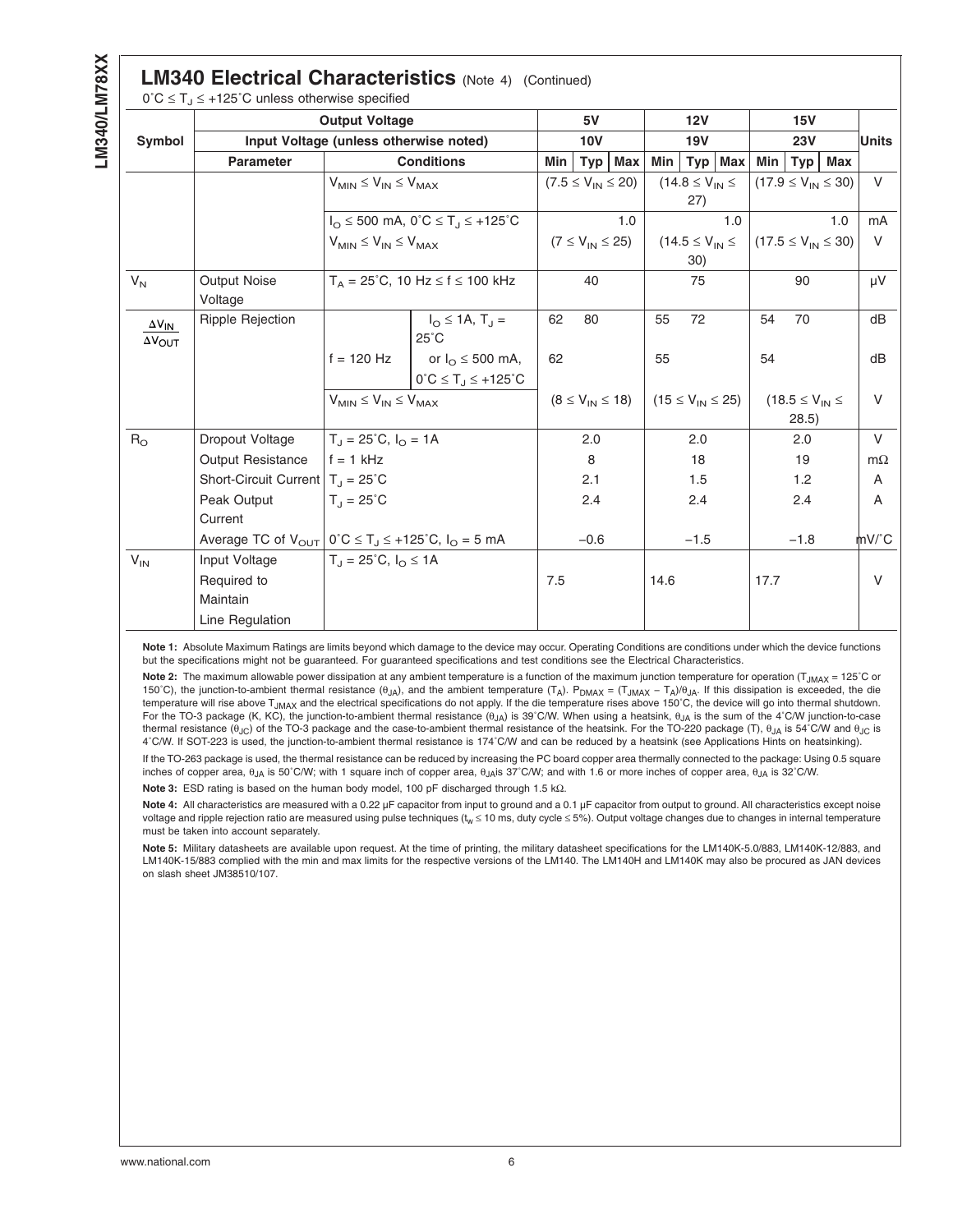## **LM7808C Electrical Characteristics**

 $0^{\circ}C \le T_J \le +150^{\circ}C$ ,  $V_I = 14V$ ,  $I_O = 500$  mA,  $C_I = 0.33$   $\mu$ F,  $C_O = 0.1$   $\mu$ F, unless otherwise specified

| Symbol                  | <b>Parameter</b>              |           | <b>Conditions</b> (Note 6)                                              |                                        | <b>LM7808C</b> |            | <b>Units</b> |                                |
|-------------------------|-------------------------------|-----------|-------------------------------------------------------------------------|----------------------------------------|----------------|------------|--------------|--------------------------------|
|                         |                               |           |                                                                         |                                        | Min            | <b>Typ</b> | <b>Max</b>   |                                |
| $V_{\rm O}$             | Output Voltage                |           | $T_{\rm d} = 25^{\circ}$ C                                              |                                        | 7.7            | 8.0        | 8.3          | $\vee$                         |
| $\Delta V_{\rm O}$      | Line Regulation               |           | $T_{\rm d} = 25^{\circ}$ C                                              |                                        | 6.0            | 160        | mV           |                                |
|                         |                               |           |                                                                         | 11.0V $\leq$ V <sub>1</sub> $\leq$ 17V |                | 2.0        | 80           |                                |
| $\Delta V_{\rm O}$      | Load Regulation               |           | $T_{\rm d} = 25^{\circ}$ C                                              | 5.0 mA $\leq$ $I_{\odot}$ $\leq$ 1.5A  |                | 12         | 160          | mV                             |
|                         |                               |           |                                                                         | 250 mA $\leq I_{\Omega} \leq 750$      |                | 4.0        | 80           |                                |
|                         |                               |           |                                                                         | mA                                     |                |            |              |                                |
| $V_{\rm O}$             | Output Voltage                |           | $11.5V \le V_1 \le 23V$ , 5.0 mA $\le I_O \le 1.0A$ , P $\le 15W$       | 7.6                                    |                | 8.4        | V            |                                |
| $I_{\mathsf{Q}}$        | Quiescent Current             |           | $T_1 = 25^{\circ}$ C                                                    |                                        | 4.3            | 8.0        | mA           |                                |
| $\Delta I_{\rm Q}$      | Quiescent                     | With Line | $11.5V \le V_1 \le 25V$                                                 |                                        |                |            | 1.0          | mA                             |
|                         | <b>Current Change</b>         | With Load | 5.0 mA $\leq I_{\odot} \leq 1.0$ A                                      |                                        |                |            | 0.5          |                                |
| $V_{N}$                 | Noise                         |           | $T_A = 25^{\circ}$ C, 10 Hz $\leq f \leq 100$ kHz                       |                                        |                | 52         |              | μV                             |
| $\Delta V_I/\Delta V_O$ | <b>Ripple Rejection</b>       |           | f = 120 Hz, $I_{\text{O}}$ = 350 mA, T <sub>J</sub> = 25 <sup>°</sup> C |                                        | 56             | 72         |              | dB                             |
| $V_{DO}$                | Dropout Voltage               |           | $I_{\text{O}} = 1.0$ A, T <sub>J</sub> = 25 <sup>°</sup> C              |                                        |                | 2.0        |              | V                              |
| $R_{\rm O}$             | <b>Output Resistance</b>      |           | $f = 1.0$ kHz                                                           |                                        |                |            |              | $m\Omega$                      |
| $I_{OS}$                | Output Short Circuit Current  |           | $T_{J} = 25^{\circ}C$ , $V_{I} = 35V$                                   |                                        | 0.45           |            | $\mathsf{A}$ |                                |
| $I_{PK}$                | Peak Output Current           |           | $T_{\rm d} = 25^{\circ}$ C                                              |                                        | 2.2            |            | A            |                                |
| $\Delta V_O / \Delta T$ | Average Temperature           |           | $I_{\odot} = 5.0$ mA                                                    |                                        |                | 0.8        |              | $mV$ <sup><math>c</math></sup> |
|                         | Coefficient of Output Voltage |           |                                                                         |                                        |                |            |              |                                |

Note 6: All characteristics are measured with a 0.22 µF capacitor from input to ground and a 0.1 µF capacitor from output to ground. All characteristics except noise voltage and ripple rejection ratio are measured using pulse techniques (t<sub>w</sub> ≤ 10 ms, duty cycle ≤ 5%). Output voltage changes due to changes in internal temperature<br>must be taken into account separately.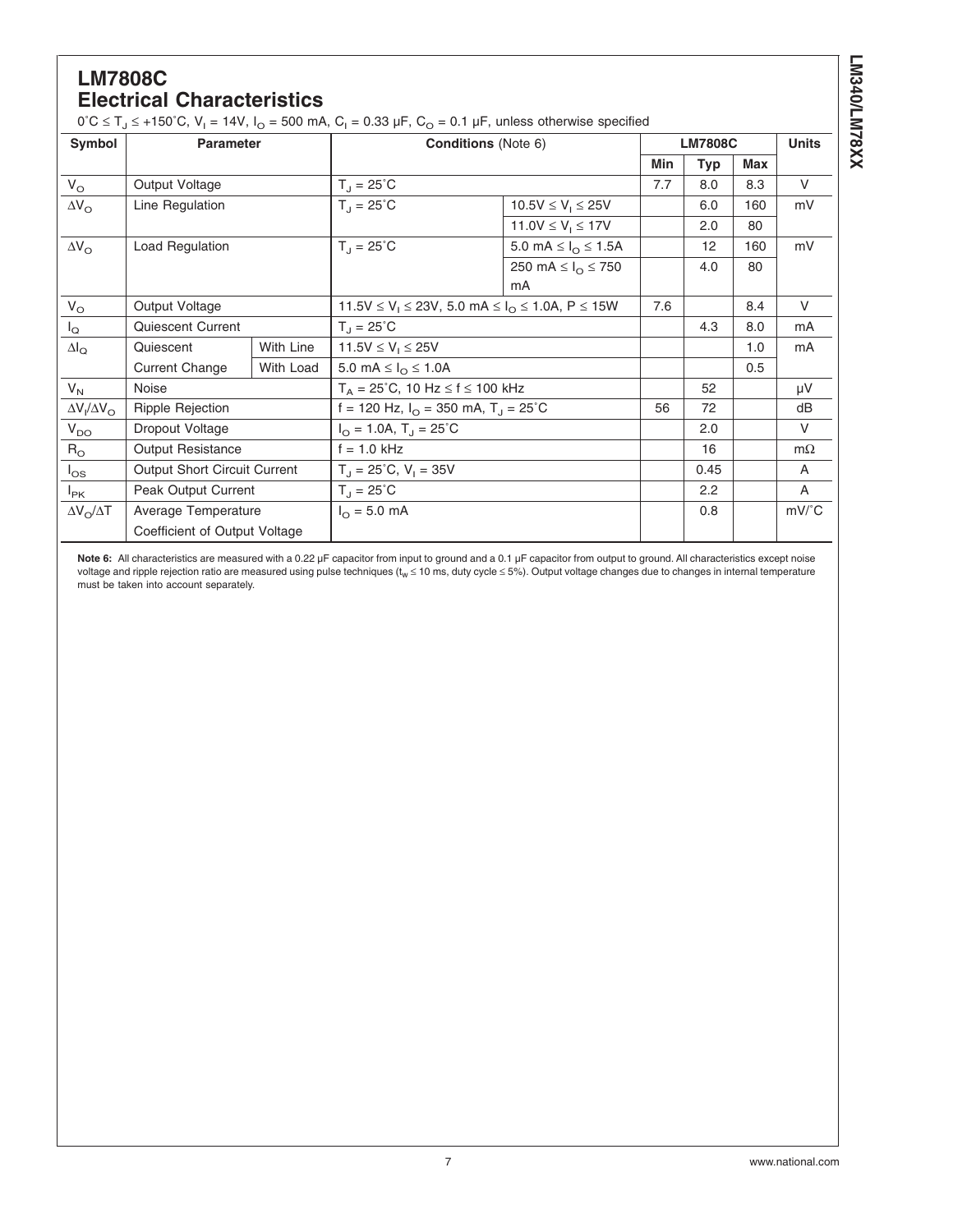

### **Typical Performance Characteristics Maximum Average Power Dissipation Maximum Average Power Dissipation** 25 T<sub>0</sub>-3 **INFINITE HEAT SINK**  $20$ POWER DISSIPATION (W) 15 **WITH 10°C/W HEAT SINK** 10 NO HEAT SINK 5

0

 $-75$ 

 $-50$  $-25$  $\pmb{0}$ 25  $50$ 75 100 125

AMBIENT TEMPERATURE (°C) **Maximum Power Dissipation (TO-263)**  $=32^{\circ}$ C/W  $\Theta_{JA}$  $\boldsymbol{\Lambda}$ POWER DISSIPATION (W)  $\mathbf 3$ =37°C  $\Theta_{L}$  $\sqrt{2}$ 50  $\mathbf{1}$ = 73°C  $\pmb{0}$  $\,0\,$ 10 20 30 40 50 60 70 80 90 100 AMBIENT TEMPERATURE (°C)





**(See Note 2) Cutput Voltage (Normalized to 1V at T<sub>J</sub> = 25°C)** 



00778124 00778125 **Note:** Shaded area refers to LM340A/LM340, LM7805C, LM7812C and LM7815C.

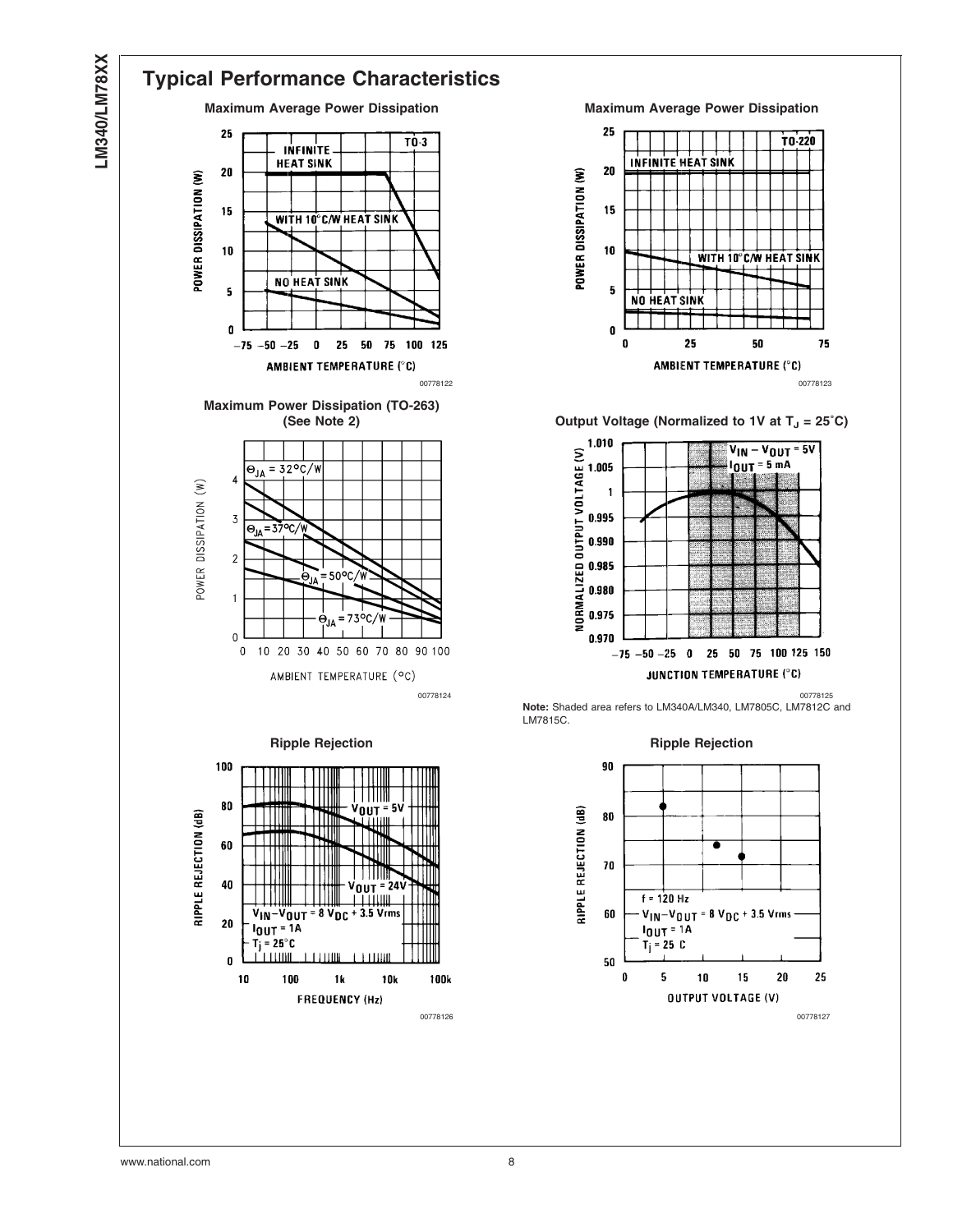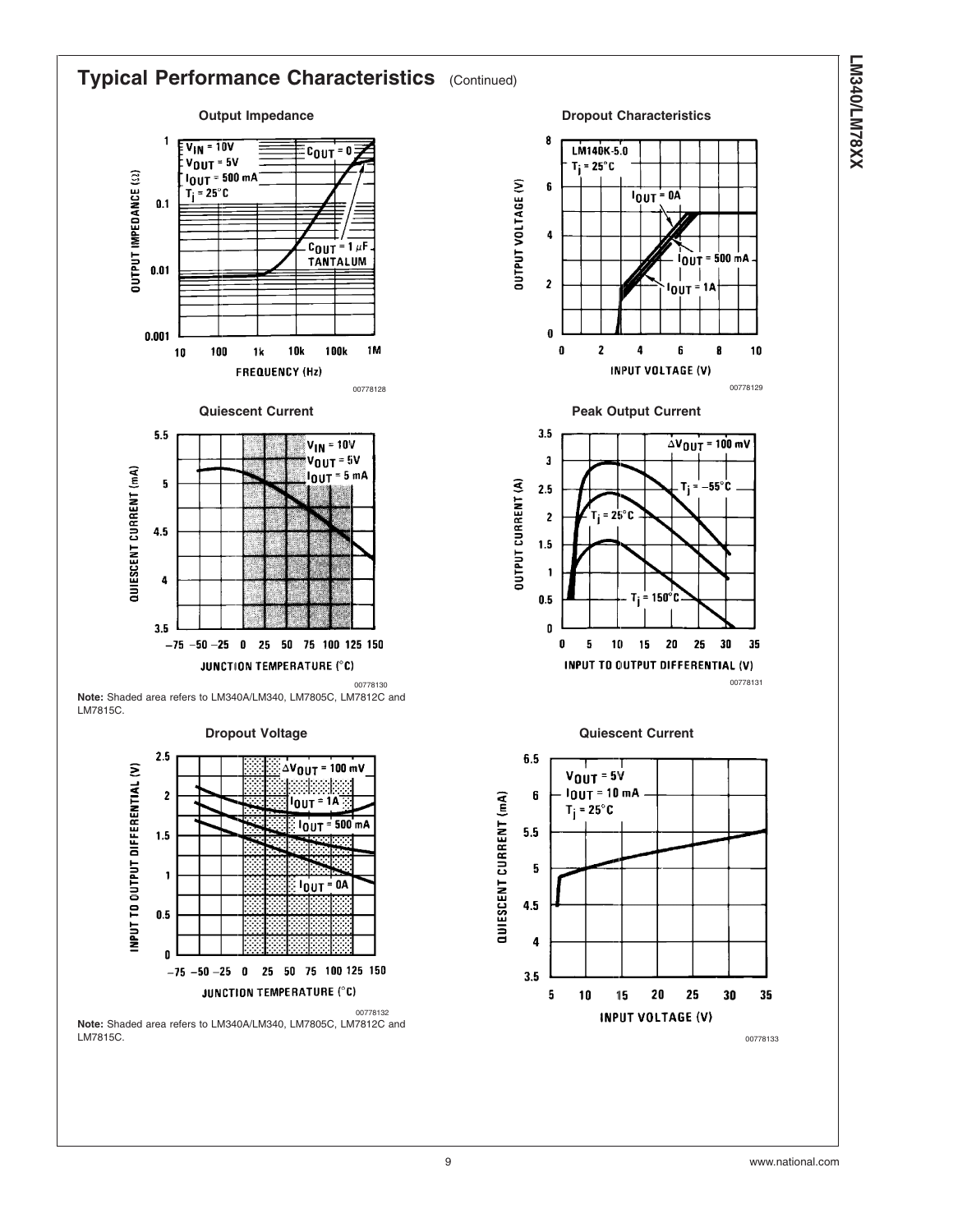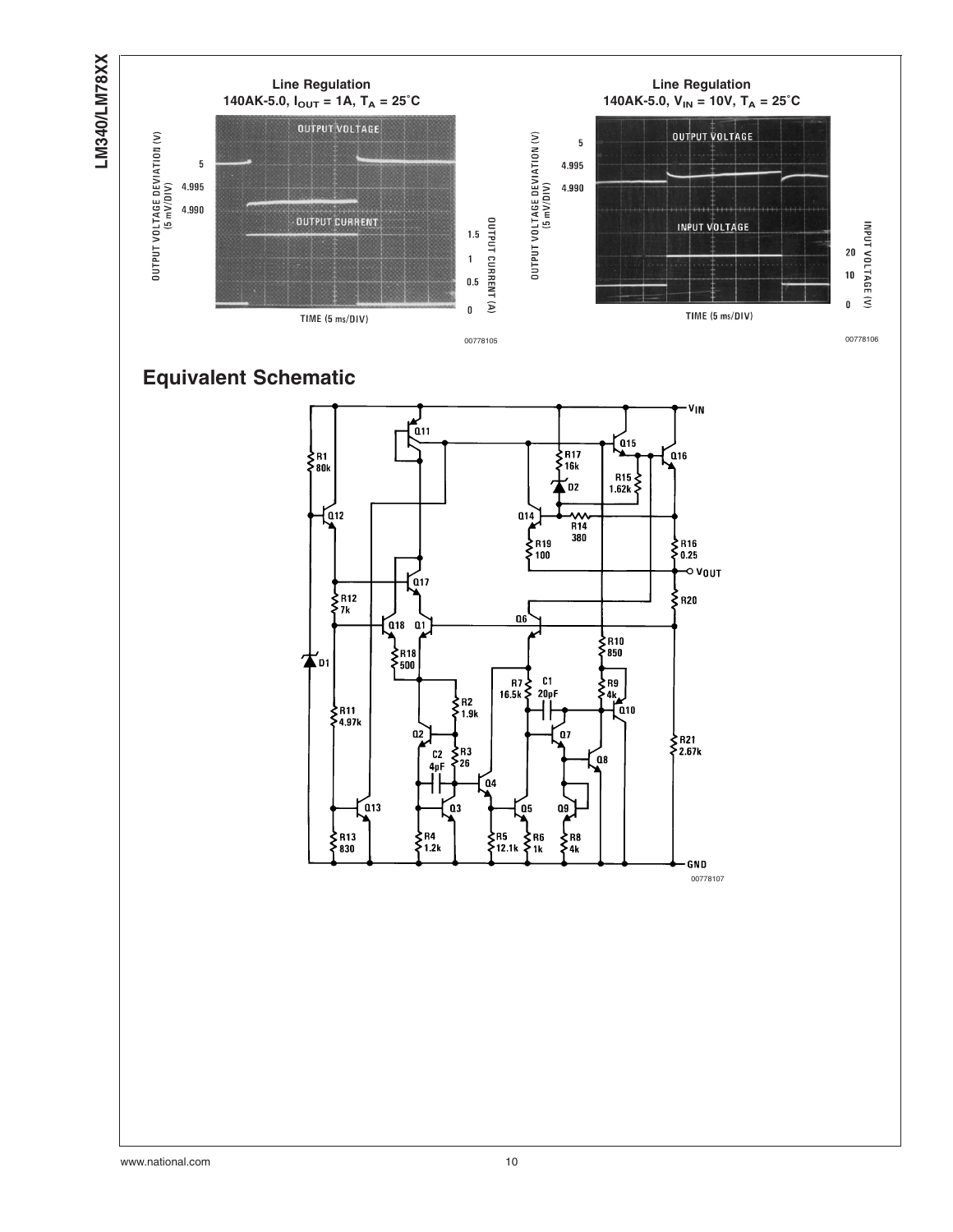# **Application Hints**

The LM340/LM78XX series is designed with thermal protection, output short-circuit protection and output transistor safe area protection. However, as with *any* IC regulator, it becomes necessary to take precautions to assure that the regulator is not inadvertently damaged. The following describes possible misapplications and methods to prevent damage to the regulator.

### **SHORTING THE REGULATOR INPUT**

When using large capacitors at the output of these regulators, a protection diode connected input to output (*Figure 1*) may be required if the input is shorted to ground. Without the protection diode, an input short will cause the input to rapidly approach ground potential, while the output remains near the initial  $V_{\text{OUT}}$  because of the stored charge in the large output capacitor. The capacitor will then discharge through a large internal input to output diode and parasitic transistors. If the energy released by the capacitor is large enough, this diode, low current metal and the regulator will be destroyed. The fast diode in *Figure 1* will shunt most of the capacitors discharge current around the regulator. Generally no protection diode is required for values of output capacitance  $\leq 10$ µF.

### **RAISING THE OUTPUT VOLTAGE ABOVE THE INPUT VOLTAGE**

Since the output of the device does not sink current, forcing the output high can cause damage to internal low current paths in a manner similar to that just described in the "Shorting the Regulator Input" section.

### **REGULATOR FLOATING GROUND (***Figure 2***)**

When the ground pin alone becomes disconnected, the output approaches the unregulated input, causing possible damage to other circuits connected to  $V<sub>OUT</sub>$ . If ground is reconnected with power "ON", damage may also occur to the regulator. This fault is most likely to occur when plugging in regulators or modules with on card regulators into powered up sockets. Power should be turned off first, thermal limit ceases operating, or ground should be connected first if power must be left on.

### **TRANSIENT VOLTAGES**

If transients exceed the maximum rated input voltage of the device, or reach more than 0.8V below ground and have sufficient energy, they will damage the regulator. The solution is to use a large input capacitor, a series input breakdown diode, a choke, a transient suppressor or a combination of these.





**FIGURE 3. Transients**

When a value for  $\theta_{(H-A)}$  is found using the equation shown, a heatsink must be selected that has *a value that is less than or equal to this number.*

 $\theta_{(H-A)}$  is specified numerically by the heatsink manufacturer in this catalog, or shown in a curve that plots temperature rise vs power dissipation for the heatsink.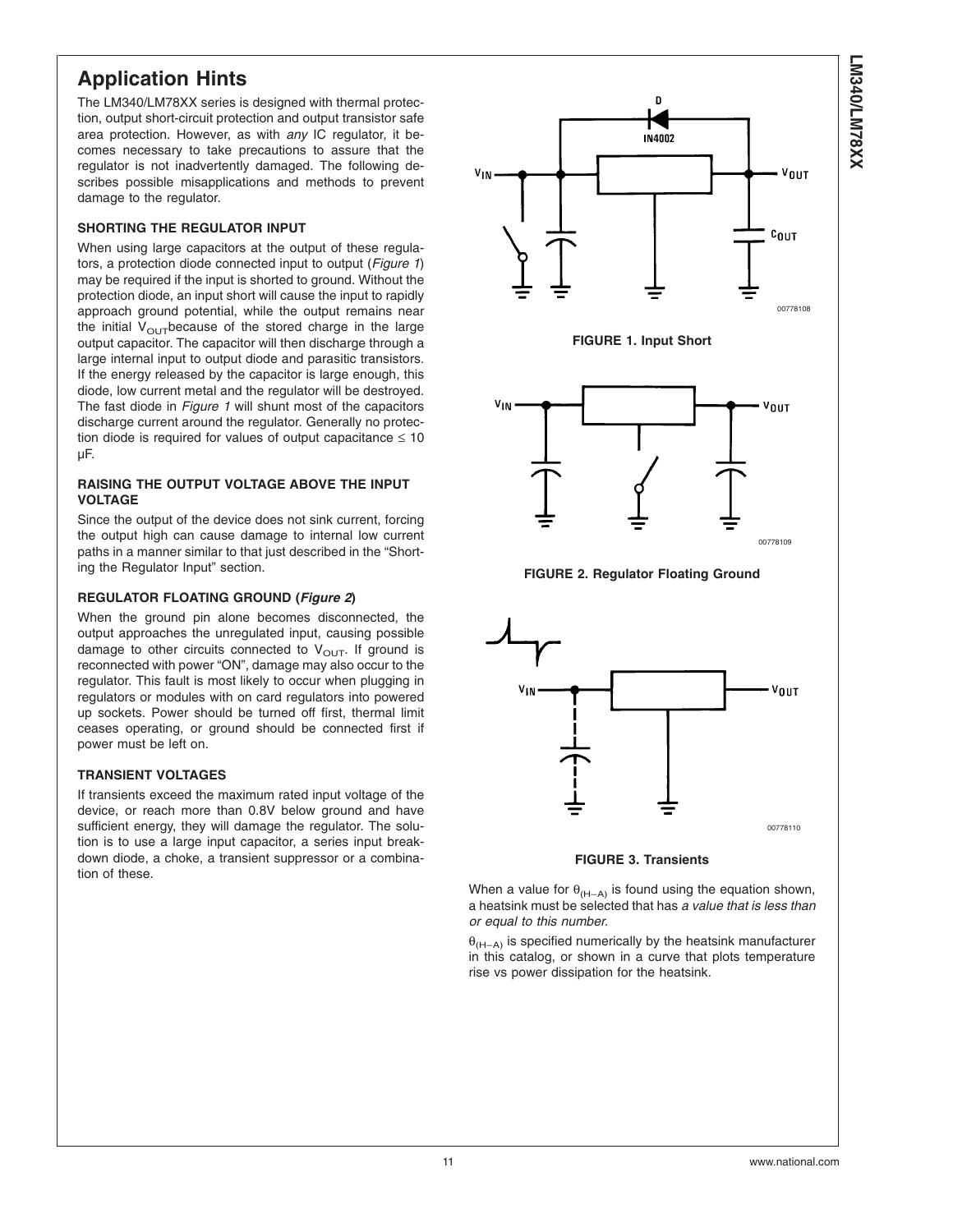## **Application Hints** (Continued)

### **HEATSINKING TO-263 AND SOT-223 PACKAGE PARTS**

Both the TO-263 ("S") and SOT-223 ("MP") packages use a copper plane on the PCB and the PCB itself as a heatsink. To optimize the heat sinking ability of the plane and PCB, solder the tab of the plane.

shows for the TO-263 the measured values of  $\theta_{(J-A)}$  for different copper area sizes using a typical PCB with 1 ounce copper *and no solder mask over the copper area used for heatsinking*.



*Figures 6, 7* show the information for the SOT-223 package. *Figure 6* assumes a  $\theta$ <sub>(J-A)</sub> of 74°C/W for 1 ounce copper and 51˚C/W for 2 ounce copper and a maximum junction temperature of 125˚C.



### **FIGURE 6.** θ**(J–A) vs Copper (2 ounce) Area for the SOT-223 Package**



### **FIGURE 7. Maximum Power Dissipation vs TAMB for the SOT-223 Package**

Please see AN-1028 for power enhancement techniques to be used with the SOT-223 package.



As shown in the figure, increasing the copper area beyond 1 square inch produces very little improvement. It should also be observed that the minimum value of  $\theta_{(J-A)}$  for the TO-263 package mounted to a PCB is 32˚C/W.

As a design aid, *Figure 5* shows the maximum allowable power dissipation compared to ambient temperature for the TO-263 device (assuming  $\theta_{\text{(J-A)}}$  is 35°C/W and the maximum junction temperature is 125˚C).



**FIGURE 5. Maximum Power Dissipation vs TAMB for the TO-263 Package**

www.national.com 12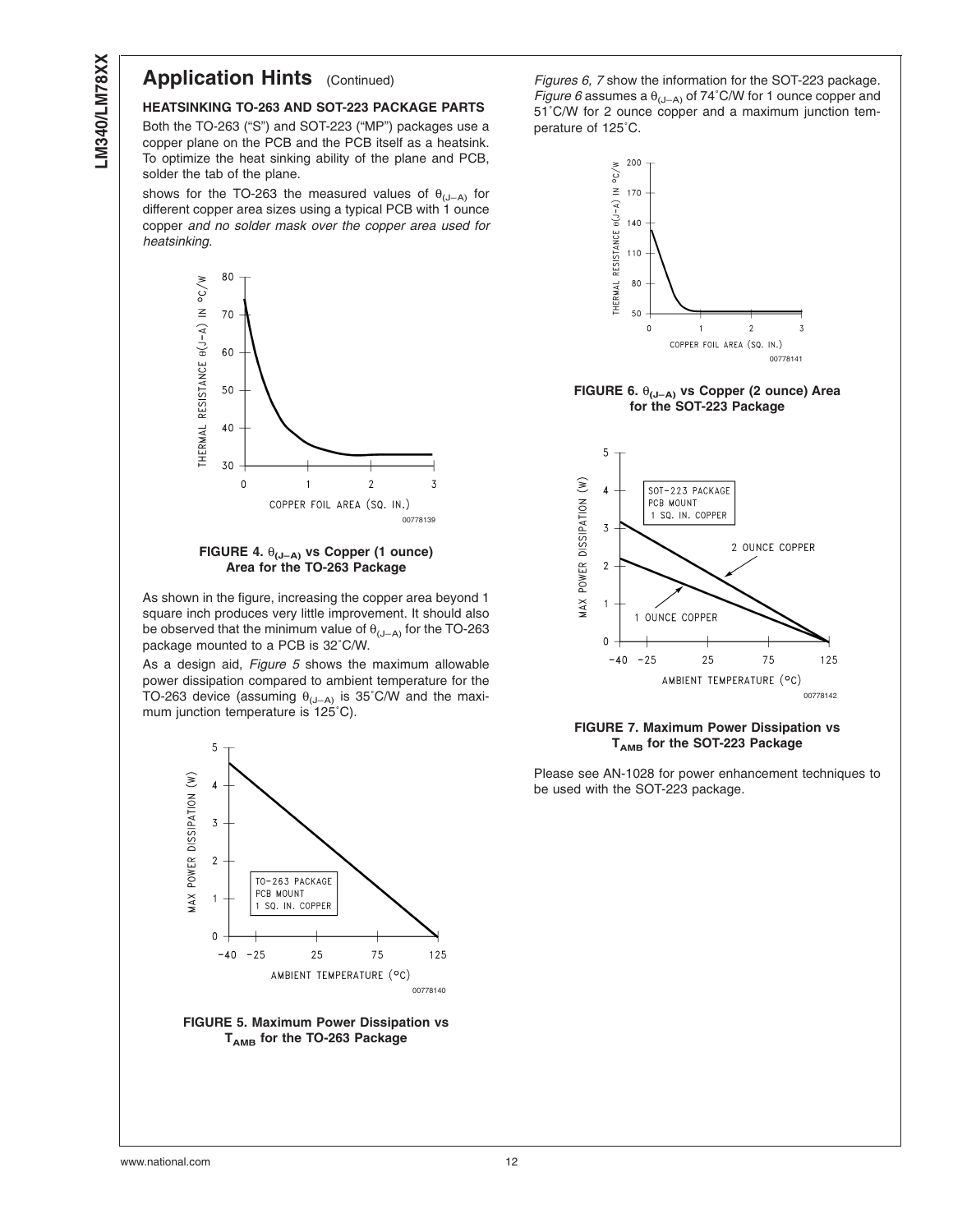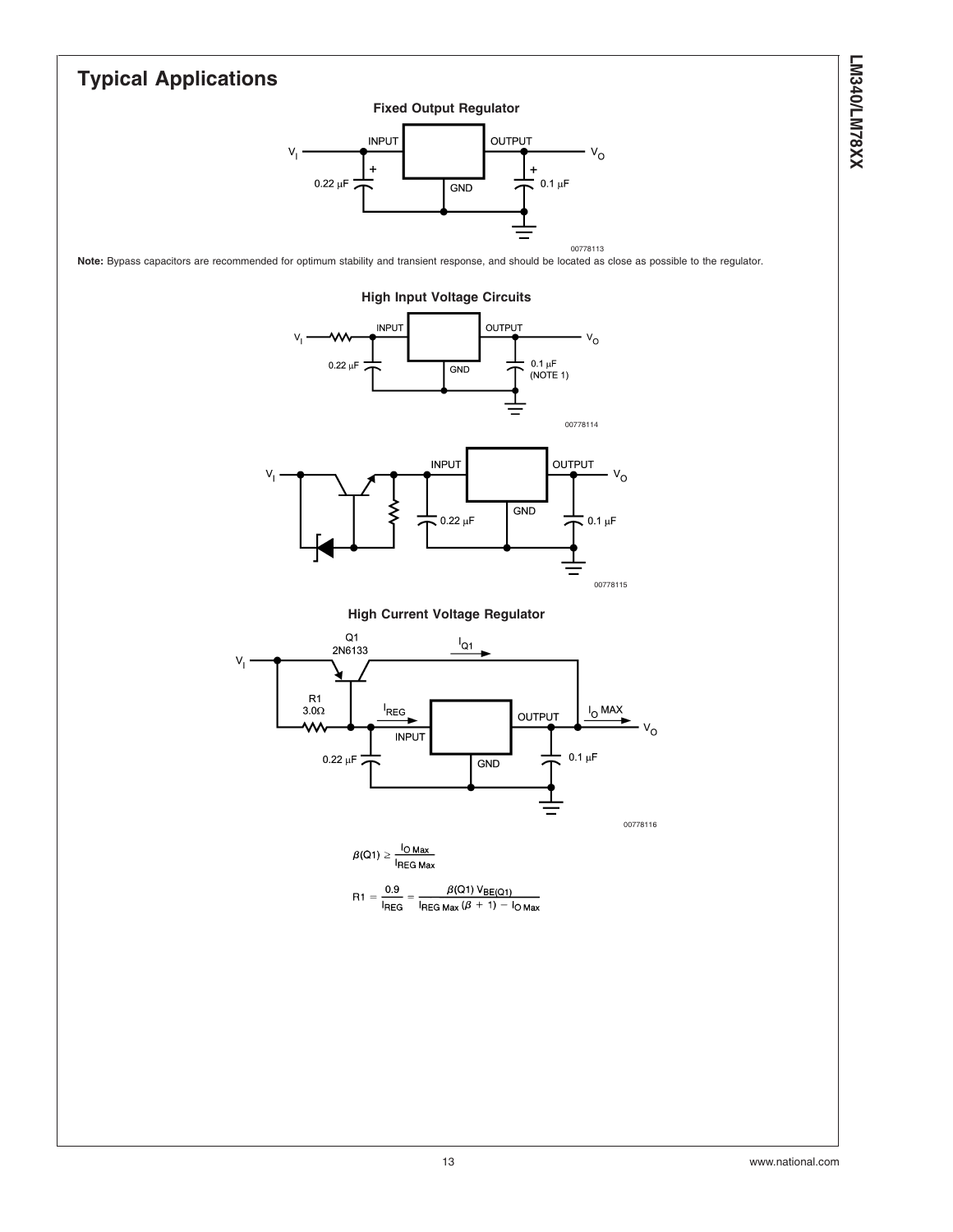# **Typical Applications** (Continued)



**High Output Current, Short Circuit Protected**





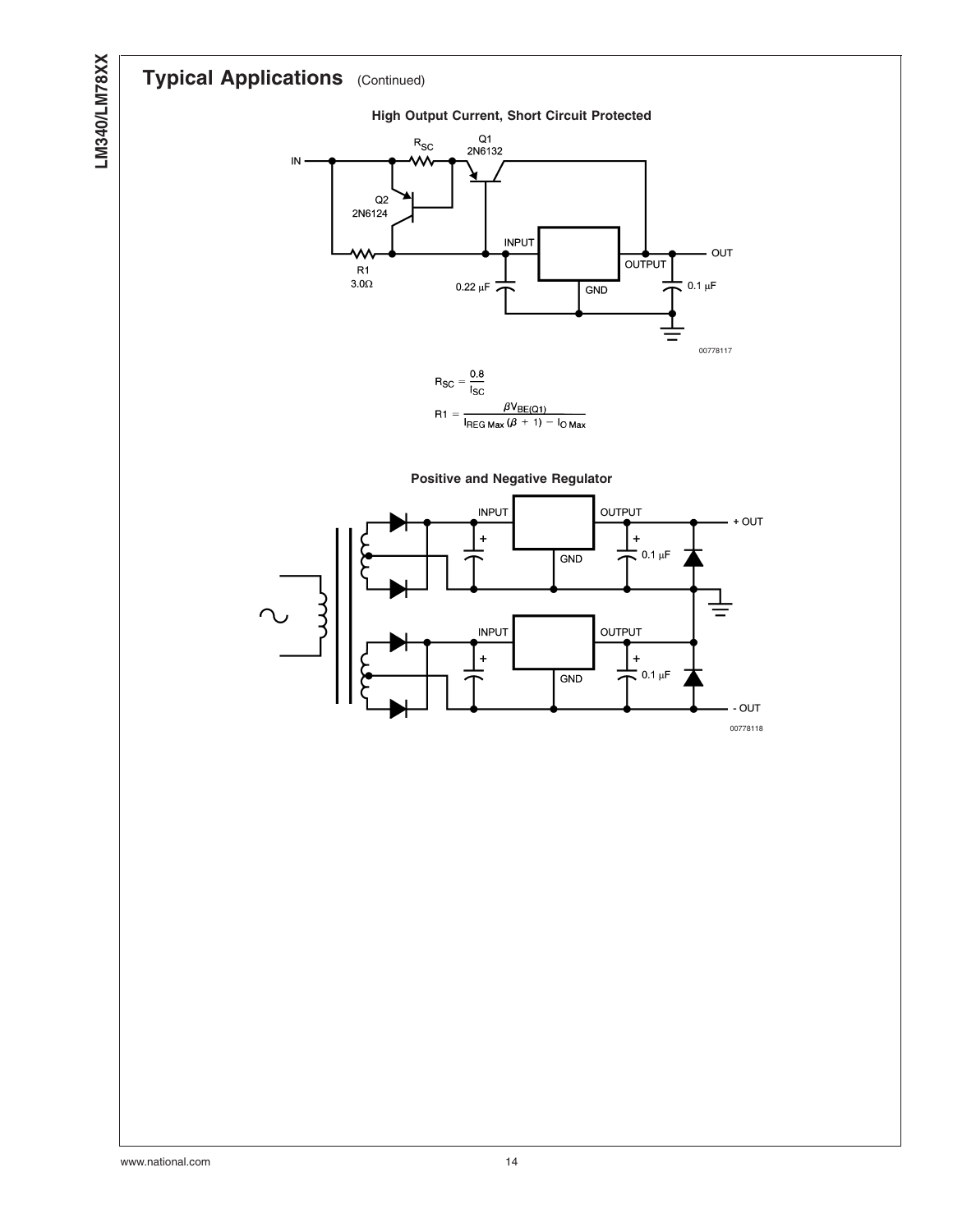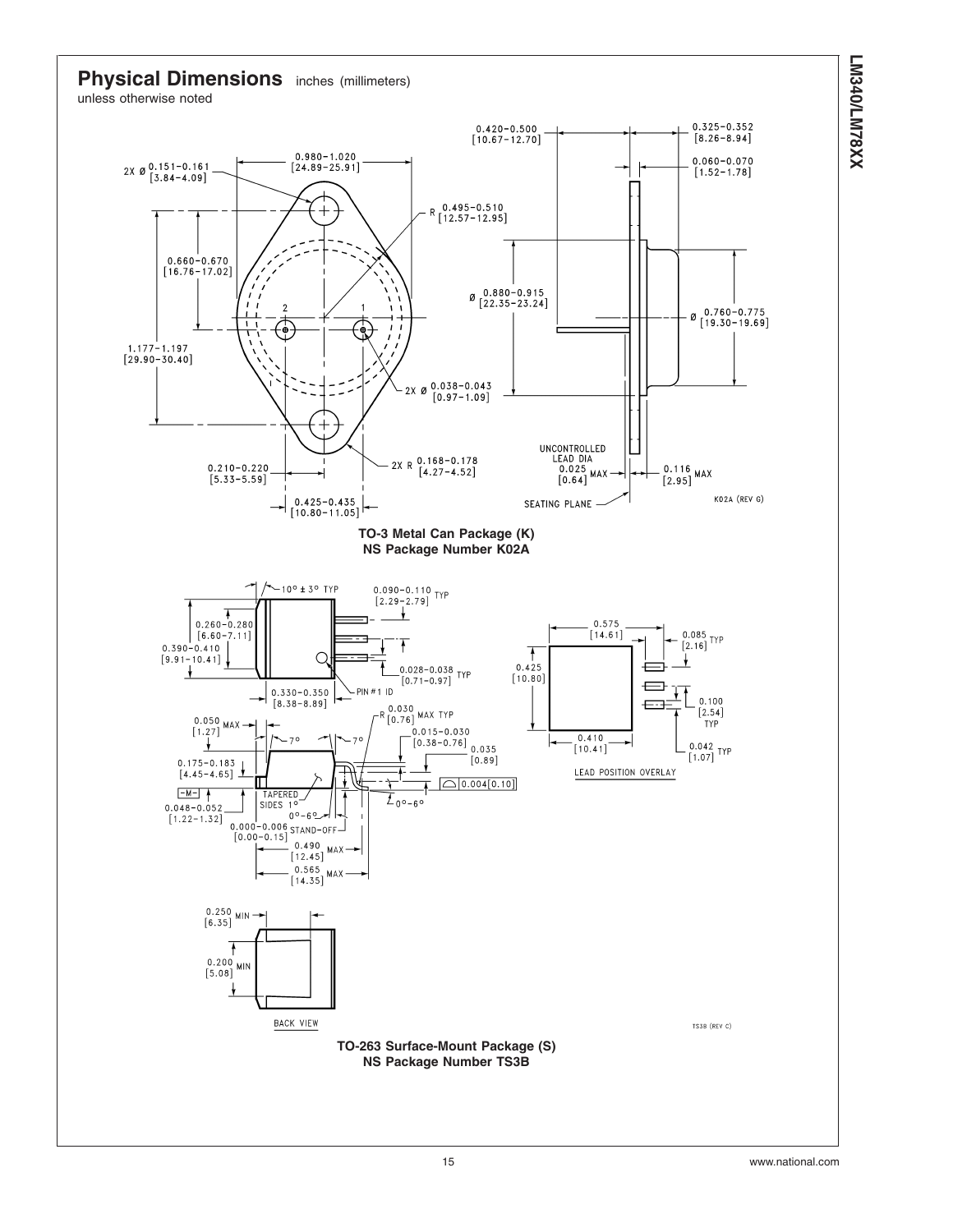